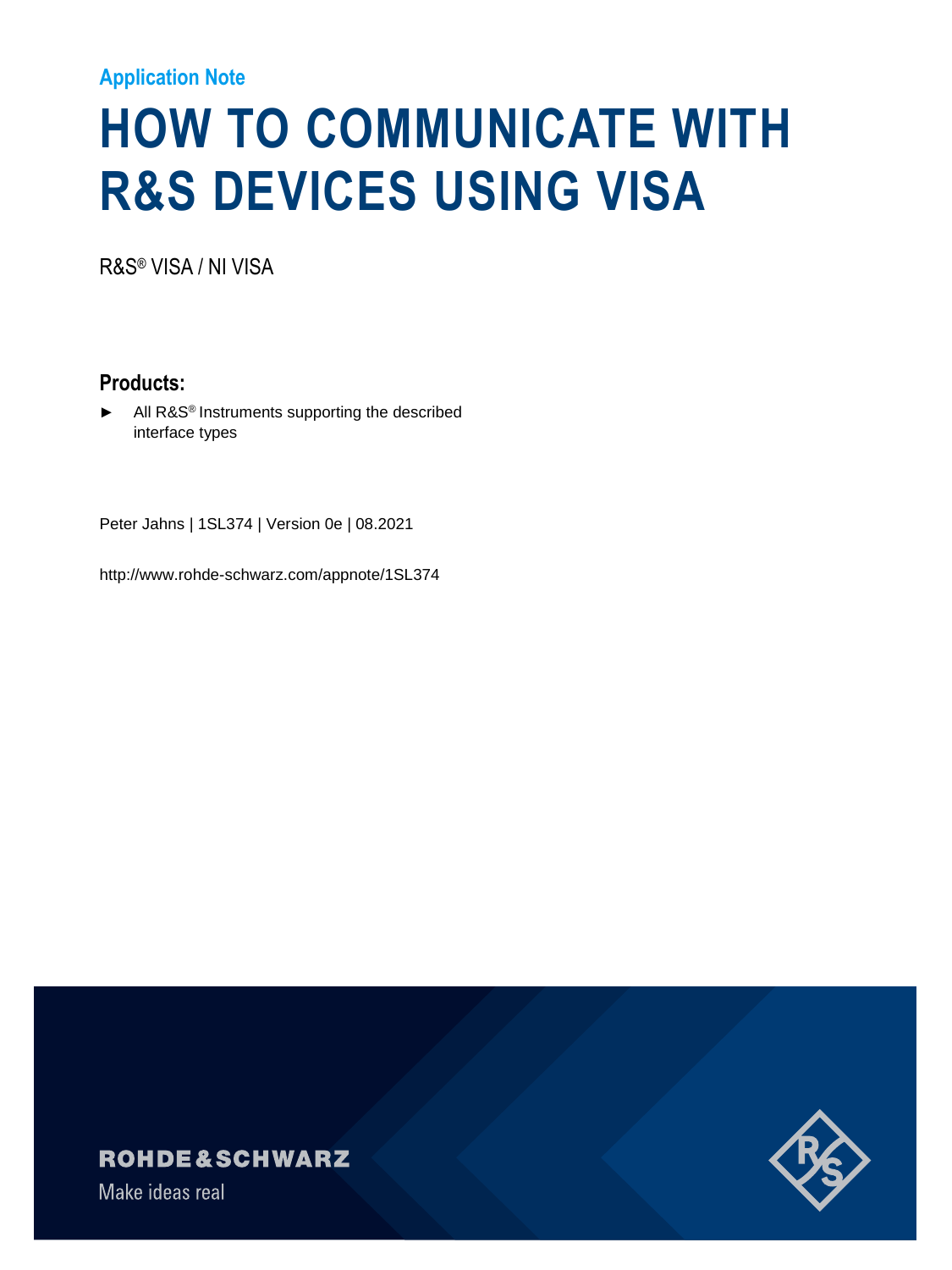### **Contents**

| 1                                         |                                                                                                                     |     |
|-------------------------------------------|---------------------------------------------------------------------------------------------------------------------|-----|
| $\mathbf{2}$                              |                                                                                                                     |     |
| 2.1                                       |                                                                                                                     |     |
| 2.1.1<br>2.1.2                            |                                                                                                                     |     |
| 2.1.3<br>2.1.4                            |                                                                                                                     |     |
| 2.1.5<br>2.2                              |                                                                                                                     |     |
| 2.2.1<br>2.2.2<br>2.2.3<br>2.2.4<br>2.2.5 |                                                                                                                     |     |
| 2.3                                       |                                                                                                                     |     |
| 2.3.1<br>2.3.2                            |                                                                                                                     |     |
| 2.4                                       |                                                                                                                     |     |
| 2.4.1<br>2.4.2<br>2.4.3<br>2.4.4          |                                                                                                                     |     |
| 2.5                                       |                                                                                                                     |     |
| 2.5.1<br>2.5.2<br>2.5.3<br>2.5.4          |                                                                                                                     | .15 |
| $\overline{3}$                            |                                                                                                                     |     |
| 3.1<br>3.2<br>3.3<br>3.4<br>3.5           | Avoid Read Operation Failures in the R&S VISA Tester18<br>Avoid Read Operation Failures in the NI VISA Test Panel19 |     |
| 4                                         |                                                                                                                     |     |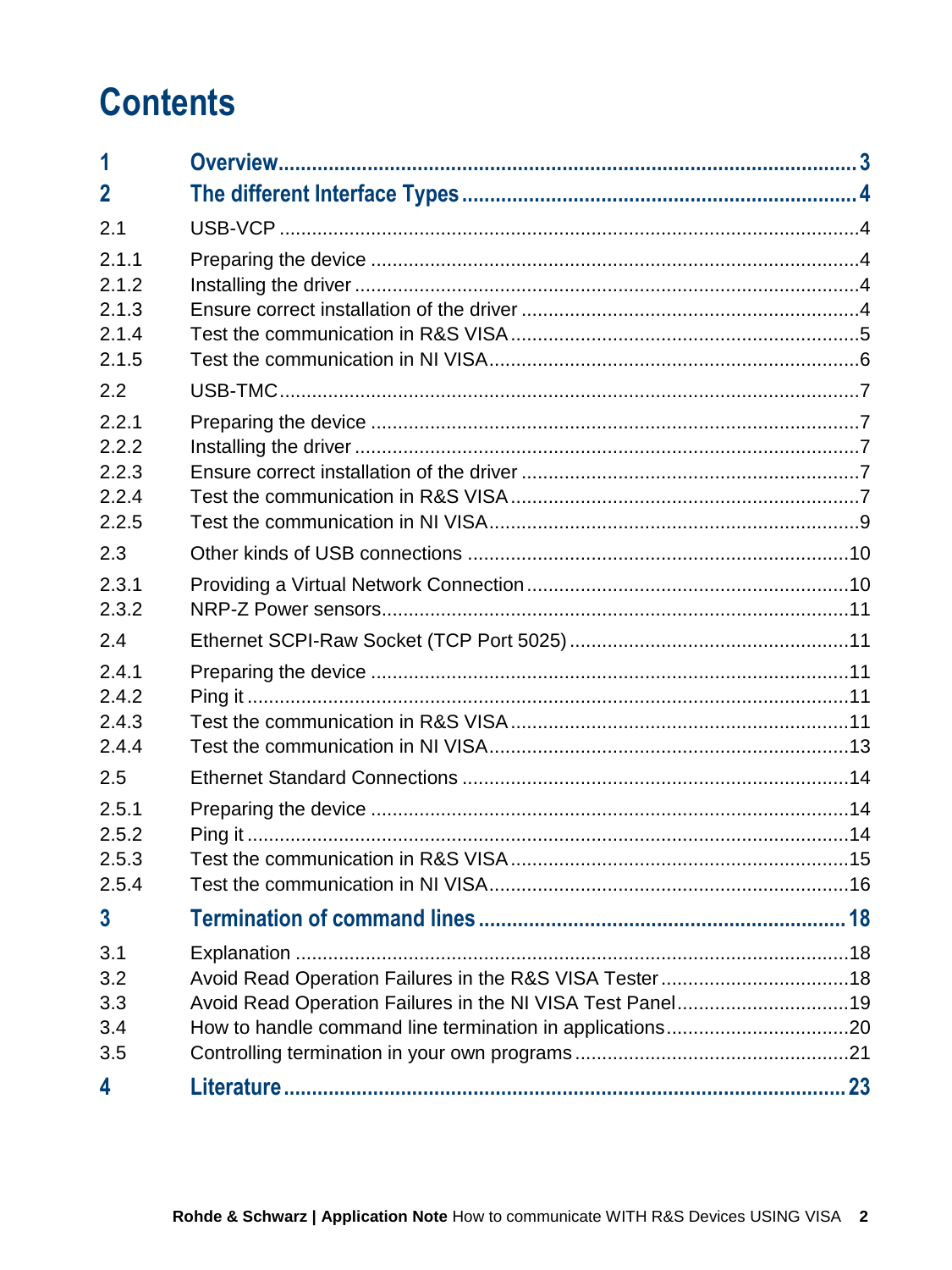## <span id="page-2-0"></span>**1 Overview**

Using VISA (Virtual Instrument Software Architecture) several interfaces allow communication between your computer and instruments.

This FAQ describes the usage of both

- R&S® VISA
- NI VISA

running on Microsoft Windows 10™ with the following connection types:

- ► USB VCP (Virtual Com Port), also called USB CDC (Communications Device Class)
- ► USB TMC (Test and Measurement Class)
- ► Ethernet Raw Port Socket
- ► Ethernet in general e.g. VXI11 or Hislip

All the examples are shown using the R&S HMC8042 unless otherwise stated. There may be some difference when integrating other devices. As example some interface types are not available on every unit. This Application Sheet does not claim to be complete. All information has been compiled with care. However, errors can't be ruled out.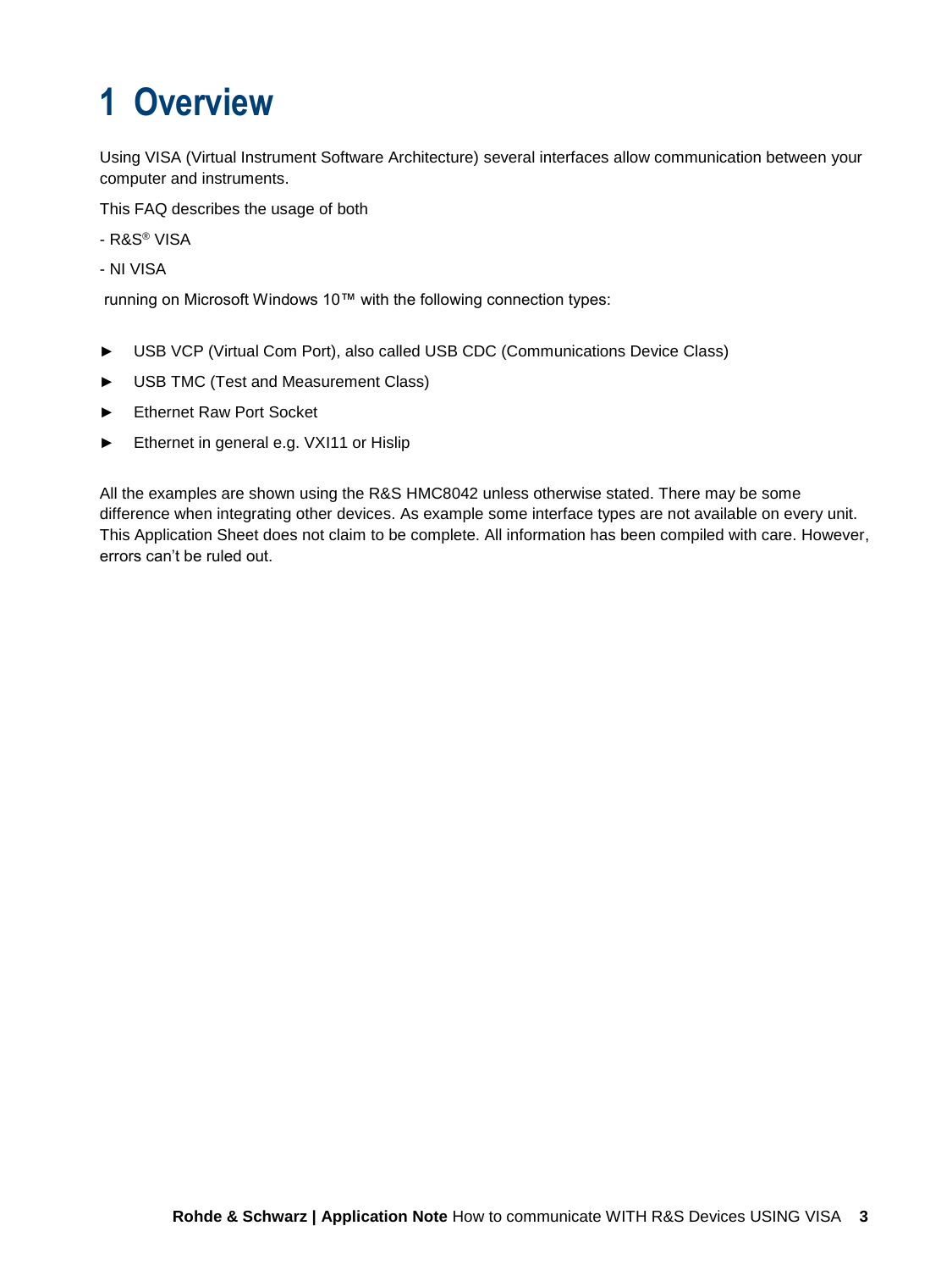### <span id="page-3-0"></span>**2 The different Interface Types**

### <span id="page-3-1"></span>**2.1 USB-VCP**

This type of interface is more or less no longer contemporary, however it has some advantages. It simulates a COM port and so this way can also be used for testing with several terminal emulators. Many older applications allow to use COM ports.

#### <span id="page-3-2"></span>**2.1.1 Preparing the device**

Enter the [SETUP] menu and change the "Interface" to "USB VCP" if not already set.

#### <span id="page-3-3"></span>**2.1.2 Installing the driver**

For WIN10 the driver is distributed by Microsoft. This means, that if your computer has access to the internet, it will automatically request and install the correct VCP driver after the instrument is connected to the computer.

#### <span id="page-3-4"></span>**2.1.3 Ensure correct installation of the driver**

After starting your device manager, you should find the instrument assigned to a COM port:

```
\vee <sup>1</sup> MU739798
   ↓ ■ Anschlüsse (COM & LPT)
         Communications Port (COM1)
         Intel(R) Active Management Technology - SOL (COM3)
         USB Serial Device (COM6)
     of Andre Marie and Concernances
```
If this is not the case, check the device manager for the equipment. If your power supply can be found here, right click for properties and check the "Enhanced" section, if VCP is enabled:

| ×<br>Eigenschaften von HAMEG HO720 USB                                                                         |  |  |  |  |  |  |  |  |  |
|----------------------------------------------------------------------------------------------------------------|--|--|--|--|--|--|--|--|--|
| Eiweitert<br>Allgemein<br>Treiber<br>Detail:<br>Ereignisse                                                     |  |  |  |  |  |  |  |  |  |
| HAMEG HO720 USB                                                                                                |  |  |  |  |  |  |  |  |  |
| Einstellungen<br>Einschalten dieses Attributes hat Vorrang vor der<br>Geräteeinstellung.<br><b>V</b> VCP lader |  |  |  |  |  |  |  |  |  |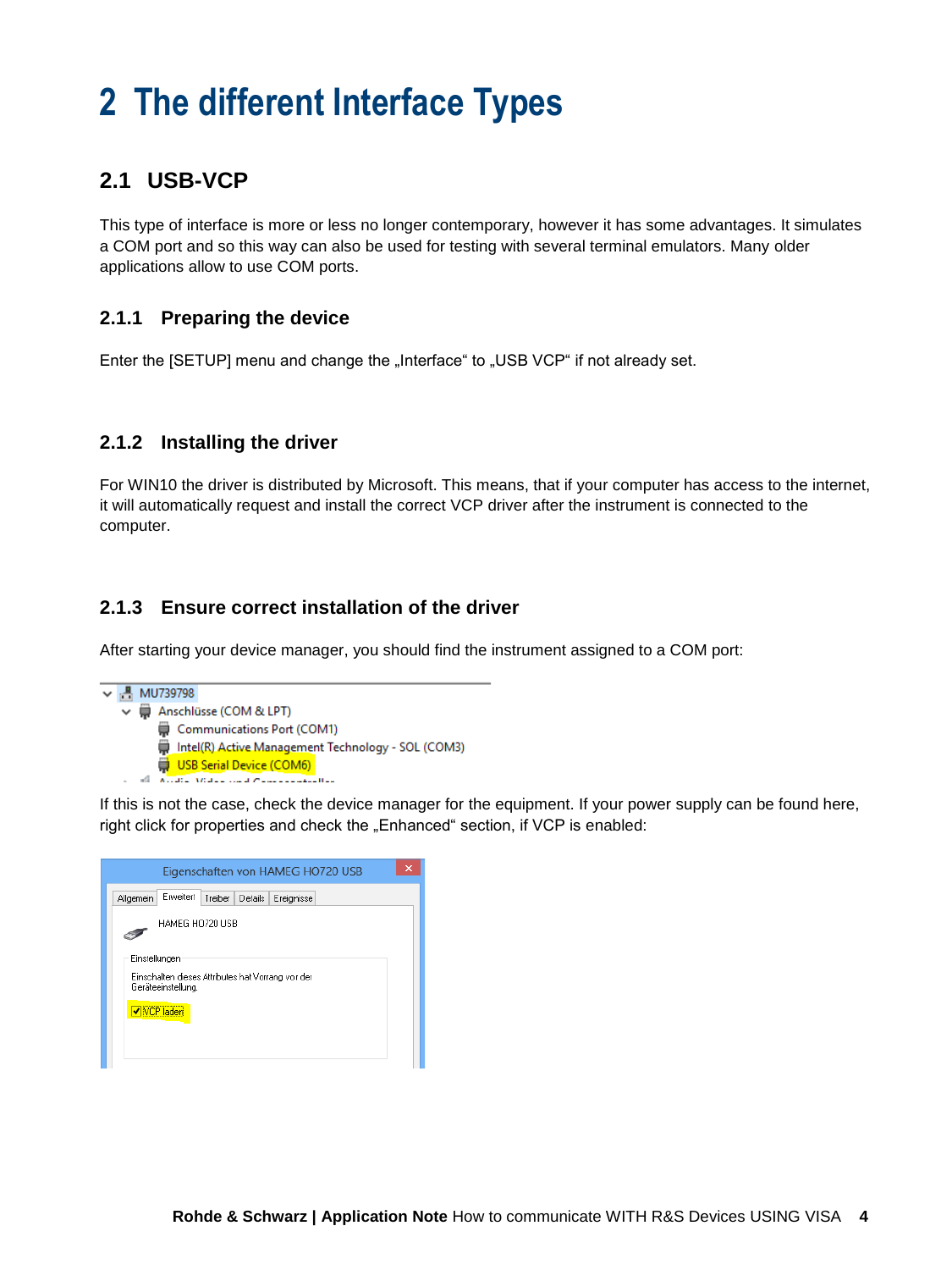#### <span id="page-4-0"></span>**2.1.4 Test the communication in R&S VISA**

Open RsVisaTester (e.g. START – R-Section – R&S VISA), click on the RsVisa Config section and add a new device using the "+" sign:



A new window appears where at least the interface type and the COM port number must be entered:

| ← VISA Resource String Composer                  | ×                                        |
|--------------------------------------------------|------------------------------------------|
| <b>Resource String</b><br>Alias                  | <b>Build Interface</b><br>Interface Type |
| VISA Resource String<br>$\alpha$<br>ASRL6::INSTR | Serial<br><b>Board Number</b>            |

The VISA Resource String automatically appears and can easily be marked and copied into the buffer for the next step.

Leave the configure tool and do not forget to confirm the settings to be saved.

Being back in the tester just paste the Resource ID and press "Connect":

| RsVisaTester 5.12.3 Visa from Rohde & Schwarz GmbH (5.12.3) |         |               |                                                           |  |                          |         |          |  |
|-------------------------------------------------------------|---------|---------------|-----------------------------------------------------------|--|--------------------------|---------|----------|--|
| <b>Find Resource</b>                                        | Logging |               | RsVisa Config RsVisa TraceTool Choose Visa Implementation |  |                          |         |          |  |
| Resource<br>ASRL6::INSTR                                    |         |               |                                                           |  |                          | Connect | Ex<br>10 |  |
| line<br>Duration                                            |         | <b>Status</b> | Visa Operation                                            |  | <b>Basics</b><br>*IDNOI» | Locking | Attribut |  |

After successful connection query a "\*IDN?". You should achieve the following result:

|                 | <b>Find Resource</b> | Logging       | <b>RsVisa Config</b> | RsVisa TraceTool Choose Visa Implementation                                                        |                                                       |                   |                                                                                  |                                       |                                      |                              |
|-----------------|----------------------|---------------|----------------------|----------------------------------------------------------------------------------------------------|-------------------------------------------------------|-------------------|----------------------------------------------------------------------------------|---------------------------------------|--------------------------------------|------------------------------|
| Resource        | ASRL6::INSTR         |               |                      |                                                                                                    |                                                       | <b>Disconnect</b> | Load Config                                                                      | <b>Exclusive Lock Timeout</b><br>2000 | $\checkmark$<br>$\div$               | Show Log<br><b>Write Log</b> |
| line<br>9<br>10 | Duration             | <b>Status</b> |                      | <b>Visa Operation</b><br>37 ms VI_SUC viOpen(sesn= 1, rsrc=<br>4 us VI_SUC viSetAttribute(vi= 5,ty | <b>Basics</b><br>$*IDN?$ \n<br>Write<br>Send End<br>◡ | Locking           | <b>Attributes</b><br>Read<br>Rohde&Schwarz,HMC8042,032259070,HW42000000,SW01.400 | Events<br>Gpib<br>Query               | <b>Tests</b><br><b>Clear History</b> | $\checkmark$                 |

If you receive this answer, your device is configured correctly. If the device does not respond at all, it could have to do with the termination characters as described in Chapter 3.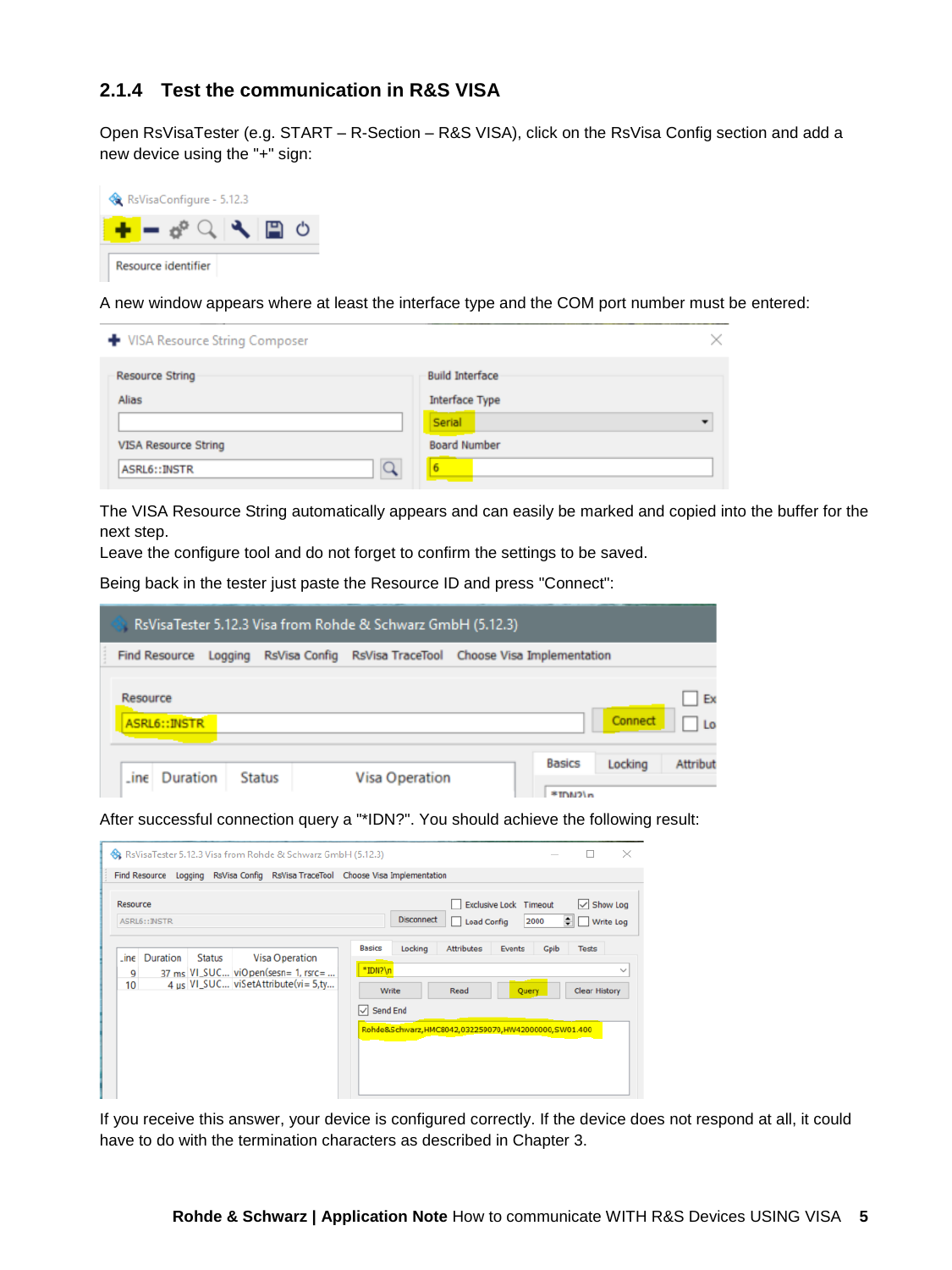#### <span id="page-5-0"></span>**2.1.5 Test the communication in NI VISA**

Open NI MAX (e.g. START – N-Section – NI MAX). You can see the COM-Port in the section "My system / Devices and Interfaces":



If the according Port is still marked with the yellow warning, just press [F5], sometimes it takes a while before the port can be recognized by NI MAX.

After the port shows the "unmarked view", right click on it and choose "Open VISA Testpanel". Change to the Input/ Output TAB and then perform a "\*IDN?" query:

| ASRL6::INSTR - VISA Test Panel                            |              |                              |                                   |
|-----------------------------------------------------------|--------------|------------------------------|-----------------------------------|
| Configuration                                             | Input/Output | Advanced                     | NI I/O Trace                      |
| Basic I/O                                                 |              |                              |                                   |
| Select or Enter Command                                   | *IDN?\n      | $\checkmark$                 |                                   |
| *IDN?\n                                                   |              | A.<br>ka.                    | <b>Bytes to Read</b><br>÷<br>1024 |
| Write<br>Query                                            | Read         | Read Status Byte             | Clear                             |
|                                                           |              | View mixed ASCII/hexadecimal | $\checkmark$                      |
| 1: Write Operation (*IDN?\n)                              |              |                              | ۸                                 |
| Return Count: 6 bytes                                     |              |                              |                                   |
| 2: Read Operation                                         |              |                              |                                   |
| Return Count: 52 bytes                                    |              |                              |                                   |
| RohdesSchwarz, HMC8042, 032259070, HW42000000, SW01.400\n |              |                              |                                   |
|                                                           |              |                              |                                   |
|                                                           |              | Copy to Clipboard            | <b>Clear Buffer</b>               |

If you receive this answer, your device is configured correctly.

If the device does not respond at all, it could have to do with the termination characters as described in Chapter 3.

The correct identifier string is to be found in the top line of the Test Panel, but the better way is to return to NI Max. and then mark and copy (use [CTRL]-[C]) the desired information: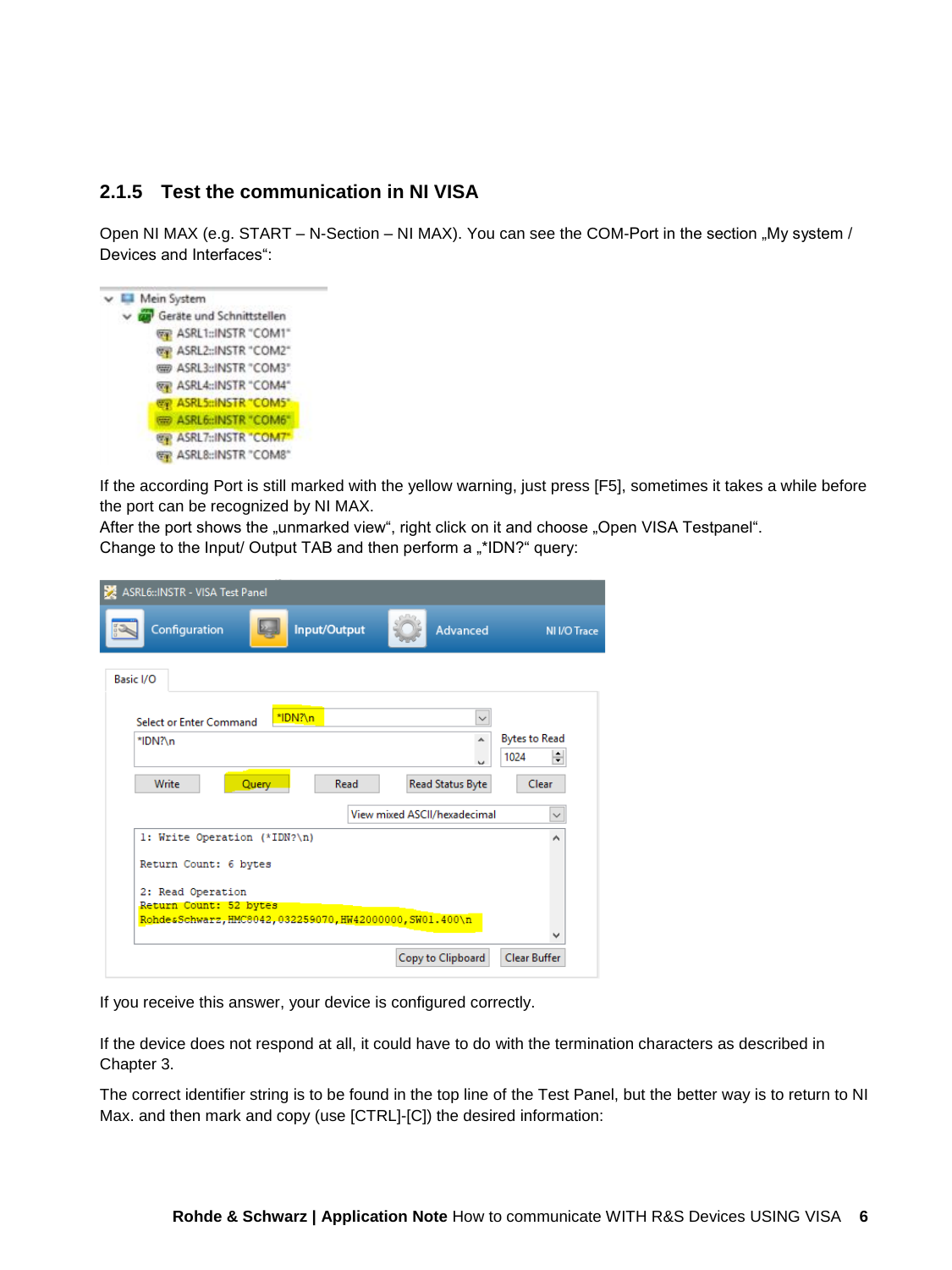

#### <span id="page-6-0"></span>**2.2 USB-TMC**

USB TMC is the State-of-the-art USB interface. We recommend to use TMC to control measurement devices via USB.

#### <span id="page-6-1"></span>**2.2.1 Preparing the device**

Enter the [SETUP] menu and change the "Interface" to "USB " if not already set. If no driver is available on your system, it will appear in your device manager as follows:

> Network adapters  $\vee$  <sup><sup>3</sup></sup> Other devices **Base System Device EX HMC8042**  $\sum$  Print queues **PT** December

#### <span id="page-6-2"></span>**2.2.2 Installing the driver**

Following the information in the manual, the TMC driver is automatically available after installing the R&S VISA or NI VISA package.

#### <span id="page-6-3"></span>**2.2.3 Ensure correct installation of the driver**

In the device manager it will now appear in the "USB Test and Measurement Devices":

```
\vee \ddot{\mathbf{U}} USB Test and Measurement Devices
```
USB Test and Measurement Device (IVI)

#### <span id="page-6-4"></span>**2.2.4 Test the communication in R&S VISA**

Open RsVisaTester 64 / 32bit (e.g. searching for rsvisa) and click on "Find Resource". You can directly see the according USB device identifier: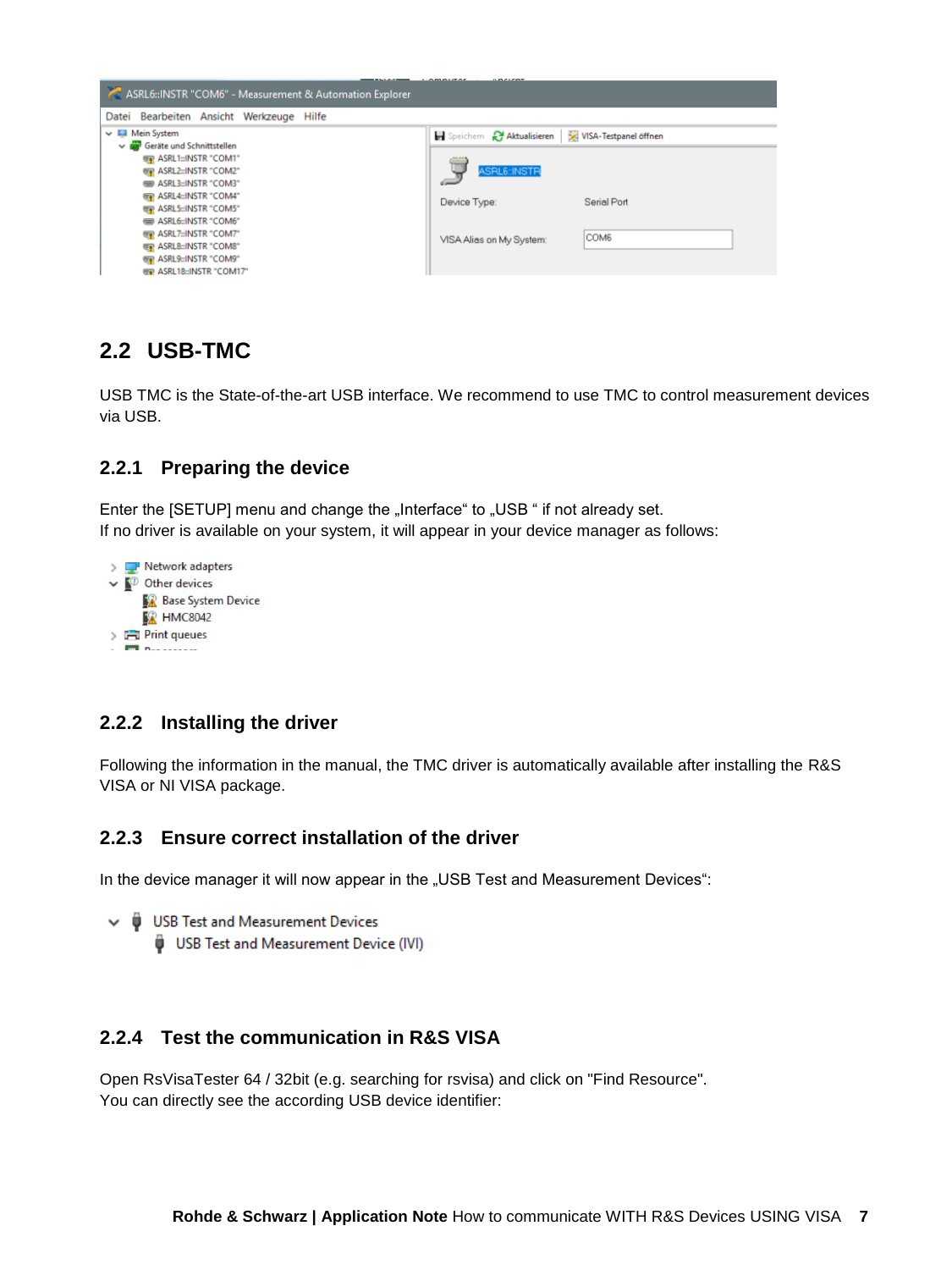| Strind and select resource                                |   |
|-----------------------------------------------------------|---|
| $\Box$ LXI (mDNS) $\Box$ VXI-11<br>Find timeout (ms) 1000 | ÷ |
| <b>Details</b><br><b>Resources</b>                        |   |
| $\mathbf 3$ Search                                        |   |
| <b>ASRL</b>                                               |   |
| USB0::0x0AAD::0x0135::032259070                           |   |

If your measurement device is not automatically recognized by R&S VISA, RsVisaConfigure offers another way by adding the device manually. But where to find all these USB settings?

| <b>Resource String</b>            | <b>Build Interface</b> |
|-----------------------------------|------------------------|
| Alias                             | Interface Type         |
|                                   | <b>USB</b>             |
| VISA Resource String              | <b>Board Number</b>    |
| Q<br>SB0::0x0000::0x0000::::INSTR | $\bf{0}$               |
|                                   | <b>USB</b>             |
|                                   | Vendor ID              |
|                                   | 0x0000                 |
|                                   | Product ID             |
|                                   | 0x0000                 |
|                                   | Device Serial No.      |
|                                   |                        |

Those informations can be collected in the Windows device manager. All you have to do is to open the properties of the device and go to the Events tab. Every time stamp will tell you the desired values:



USB Test and Measurement Device (IVI)

#### Ereignisse

| Beschreibung<br>Zeitstempel<br>25.10.2019 13:35:35<br>Geräteinstallation angefordert<br>25 10 2019 13:35:35<br>Gerät migriert<br>16 03 2020 13:15:34<br>Gerät konfiguriert (oem 166.inf)<br>16.03.2020 13:15:34<br>Gerät gestartet (Usbtmc)<br>21.07.2020 12:44:04<br>Geräteinstallation angefordert<br>21.07.2020 12:44:04<br>Treiberdienst hinzugefügt (usbser)<br>Informationen<br>Das Gerät "USB\VID_0AAD&PID_0135\032259070" erfordert weitere<br>Installationen. |  |  |
|------------------------------------------------------------------------------------------------------------------------------------------------------------------------------------------------------------------------------------------------------------------------------------------------------------------------------------------------------------------------------------------------------------------------------------------------------------------------|--|--|
|                                                                                                                                                                                                                                                                                                                                                                                                                                                                        |  |  |
|                                                                                                                                                                                                                                                                                                                                                                                                                                                                        |  |  |
|                                                                                                                                                                                                                                                                                                                                                                                                                                                                        |  |  |
|                                                                                                                                                                                                                                                                                                                                                                                                                                                                        |  |  |
|                                                                                                                                                                                                                                                                                                                                                                                                                                                                        |  |  |
|                                                                                                                                                                                                                                                                                                                                                                                                                                                                        |  |  |
|                                                                                                                                                                                                                                                                                                                                                                                                                                                                        |  |  |
|                                                                                                                                                                                                                                                                                                                                                                                                                                                                        |  |  |
|                                                                                                                                                                                                                                                                                                                                                                                                                                                                        |  |  |

0AAD is the vendor ID, 0135 is the product ID, 032259070 corresponds to the serial number of the device. So, the correctly filled out form now should look like this: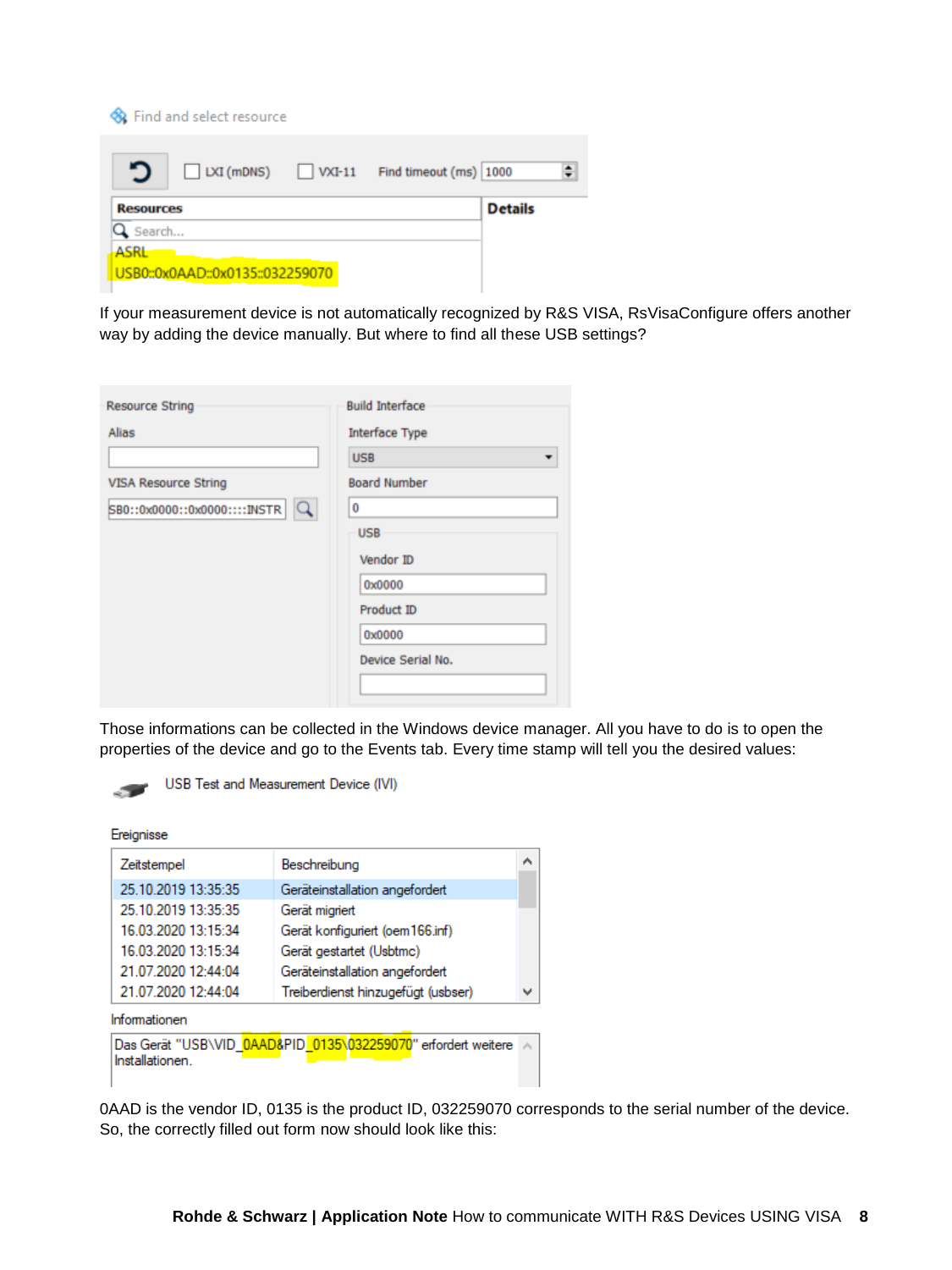| <b>Resource String</b>           | <b>Build Interface</b> |
|----------------------------------|------------------------|
| Alias                            | <b>Interface Type</b>  |
|                                  | <b>USB</b>             |
| VISA Resource String             | <b>Board Number</b>    |
| Q<br>D::0x0135::032259070::INSTR | 0                      |
|                                  | <b>USB</b>             |
|                                  | Vendor ID              |
|                                  | 0x0AAD                 |
|                                  | Product ID             |
|                                  | 0x0135                 |
|                                  | Device Serial No.      |
|                                  | 032259070              |
|                                  |                        |

After the device is available in VISA, get back to the tester, connect the device and perform a query using the \*IDN? string:

| Resource<br>USB0::0x0AAD::0x0135::032259070::INSTR                                                                                                           | Exclusive Lock<br>Timeout<br>$\vee$ Show Log<br><b>Disconnect</b><br>$\div$<br>2000<br>Write Log<br>Load Config<br>11 |
|--------------------------------------------------------------------------------------------------------------------------------------------------------------|-----------------------------------------------------------------------------------------------------------------------|
| Duration<br>Visa Operation<br>Line<br>Status<br>34 ms VI SUCCESS viOpen(sesn= 1, rsrc= USB<br>48                                                             | <b>Basics</b><br>Locking<br>Attributes<br>Tests<br>Gpib<br>Events<br>*IDN?\n<br>$\checkmark$                          |
| 49<br>4 µs   VI_SUCCESS   viSetAttribute(vi= 9,type=<br>50<br>126 µs VI SUCCESS viWrite(vi= 9,buf= "*IDN?\<br>51<br>2 ms VI_SUCCESS viRead(vi= 9,buf= "Rohde | Read<br>Clear History<br>Query<br>Write<br>$\vee$ Send End                                                            |
|                                                                                                                                                              | Rohde&Schwarz,HMC8042,032259070,HW42000000,SW01.400                                                                   |

If your device responds like shown in the example, it is configured properly.

#### <span id="page-8-0"></span>**2.2.5 Test the communication in NI VISA**

Open NI MAX (e.g. searching for NI MAX). You can see the USB-Port in the section "My system / Devices and Interfaces":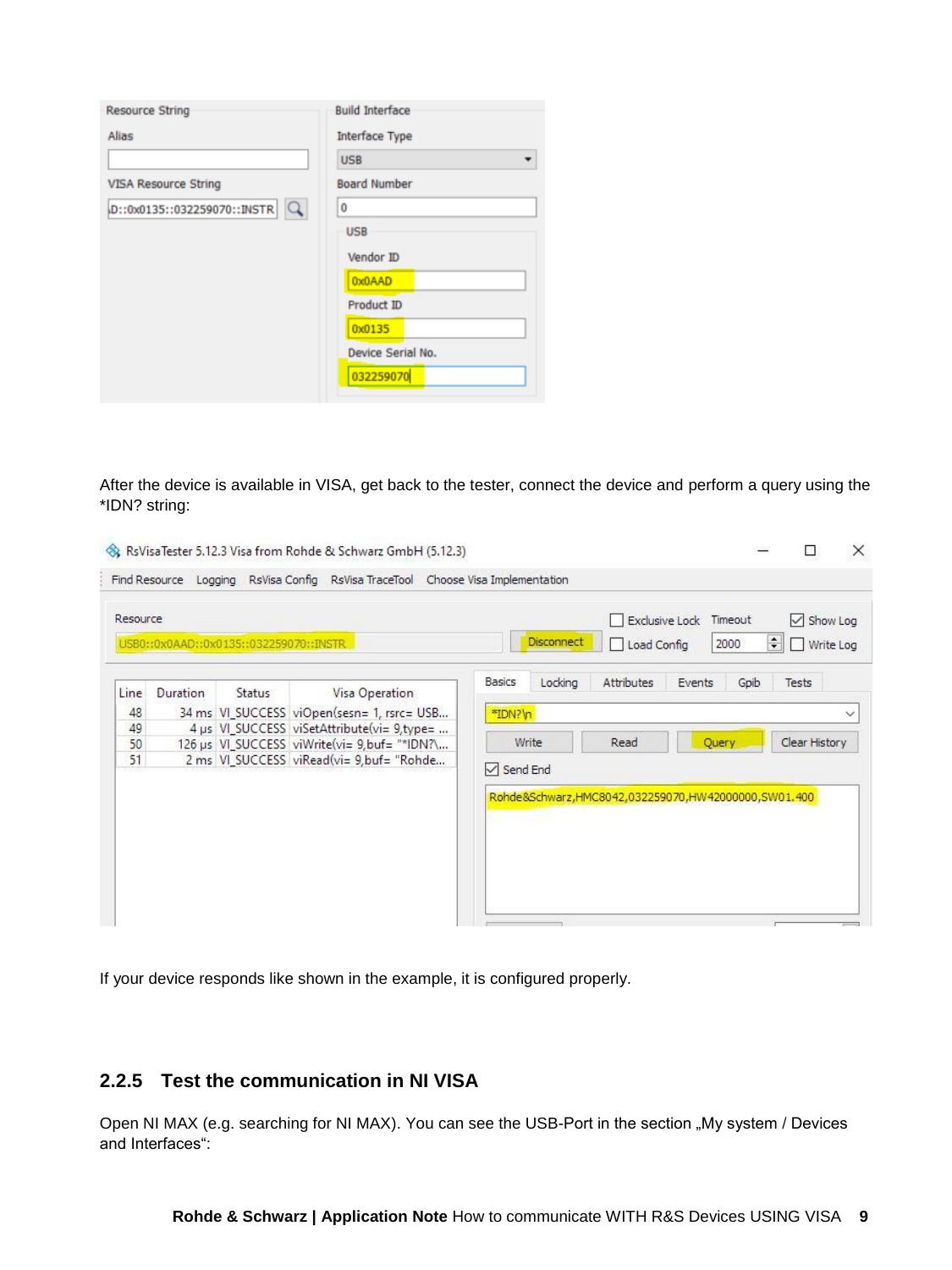- $\vee$  Mein System
	- Geräte und Schnittstellen
		- + HMC8042 "USB0::0x0AAD::0x0135::032259070::INSTR"

Now right click on it and choose "Open VISA Testpanel". Change to the Input/ Output TAB and then perform a "\*IDN?" query:

USB0::0x0AAD::0x0135::032259070::INSTR - VISA Test Panel

|           | Configuration                                             |                    | Input/Output | Advanced                     | NI I/O Trace                      |
|-----------|-----------------------------------------------------------|--------------------|--------------|------------------------------|-----------------------------------|
| Basic I/O | <b>Line Control</b>                                       | <b>USB Control</b> |              |                              |                                   |
|           | Select or Enter Command                                   | *IDN?\n            |              |                              |                                   |
| *IDN?\n   |                                                           |                    |              | k.                           | <b>Bytes to Read</b><br>÷<br>1024 |
|           | Write                                                     | Query              | Read         | Read Status Byte             | Clear                             |
|           |                                                           |                    |              | View mixed ASCII/hexadecimal | $\checkmark$                      |
|           | 1: Write Operation (*IDN?\n)                              |                    |              |                              | ۸                                 |
|           | Return Count: 6 bytes                                     |                    |              |                              |                                   |
|           | 2: Read Operation<br>Return Count: 52 bytes               |                    |              |                              |                                   |
|           | RohdesSchwarz, HMC8042, 032259070, HW42000000, SW01.400\n |                    |              |                              |                                   |
|           |                                                           |                    |              |                              |                                   |
|           |                                                           |                    |              | Copy to Clipboard            | Clear Buffer                      |

If your device answers like described in the example, it is configured properly.

The correct identifier string is to be found in the top line of the Test Panel, but the better way is to return to NI Max. and then mark and copy (use [CTRL]-[C]) the desired information:



#### <span id="page-9-0"></span>**2.3 Other kinds of USB connections**

#### <span id="page-9-1"></span>**2.3.1 Providing a Virtual Network Connection**

Some devices like the FPC series or some handheld analyzers use the USB connection to provide an external network card. In this case the USB connection is used like a regular network connection. The corresponding IP address is described in the manual of the equipment.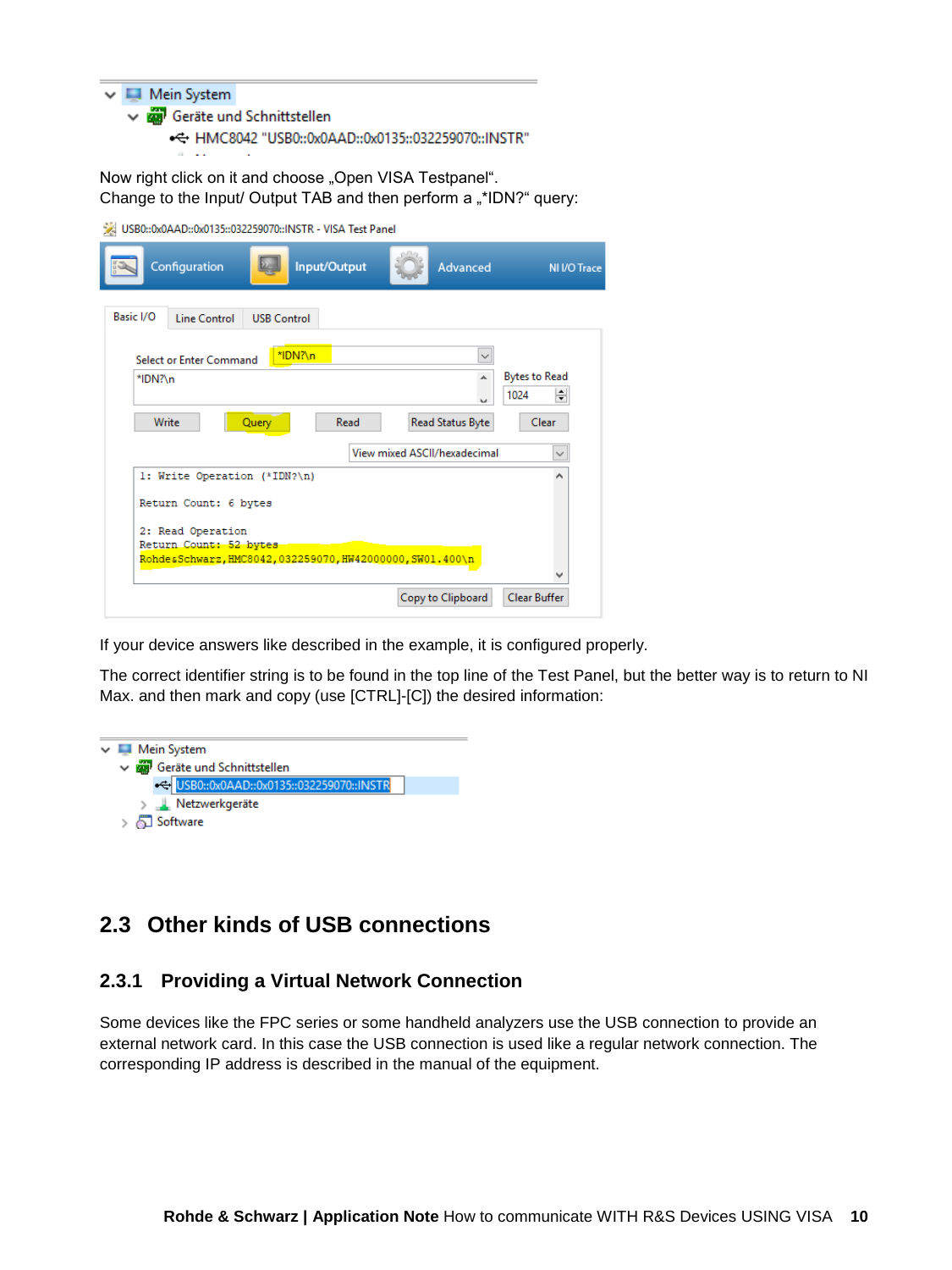#### <span id="page-10-0"></span>**2.3.2 NRP-Z Power sensors**

Because these sensors do not support SCPI as standard, an additional software called "NRP VISA Passport" builds some kind of a bridge in the communication way when using NI VISA.

These sensors sometimes do not appear with the correct identifier string.

The typical USB string will work in the VISA tester but not from your application when it appears as "USB::0x0aad::0x0023::102800::INSTR".

One possible way to fix that unwanted behavior is to use "RSNRP::0x0023::102800::INSTR" instead.

The R&S VISA has the support for NRP-Zxx already integrated, no additional software installation needed.

#### <span id="page-10-1"></span>**2.4 Ethernet SCPI-Raw Socket (TCP Port 5025)**

Some devices (e.g. the HMP series) only offer this way for communication over the network. If your device provides alternatives, raw port socket should not be your first choice for communication. Since Raw Socket really means raw communication, it does e.g. not support Device Locking or Service Request Handling. It does not correspond to the IEEE 488.2 protocol.

This connection type requires absolutely clean programming, otherwise it can lead to undesirable effects such as "mixed up answers".

#### <span id="page-10-2"></span>**2.4.1 Preparing the device**

Enter the [SETUP] menu and change the "Interface" to "ETHERNET " if not already set.

Perform your interface settings on the device (for example DHCP) and check for the assigned IP address. Do that also if you have defined a device name on your server (just to check if the device is really configured correctly).

The IP address can be found when opening the "PARAMETER" menu in the Interface section.

#### <span id="page-10-3"></span>**2.4.2 Ping it**

Open a command line tool (e.g. search for cmd) and type "ping ip.ad.dre.ss" followed by [Return]. The power supply should answer now.



#### <span id="page-10-4"></span>**2.4.3 Test the communication in R&S VISA**

Open RsVisaTester 64 / 32bit (e.g. searching for rsvisa) and click on "Find Resource". Usually the instrument will not be visible in the network devices at this early point. There may be some alternatives, but best way now is to setup the identifier manually.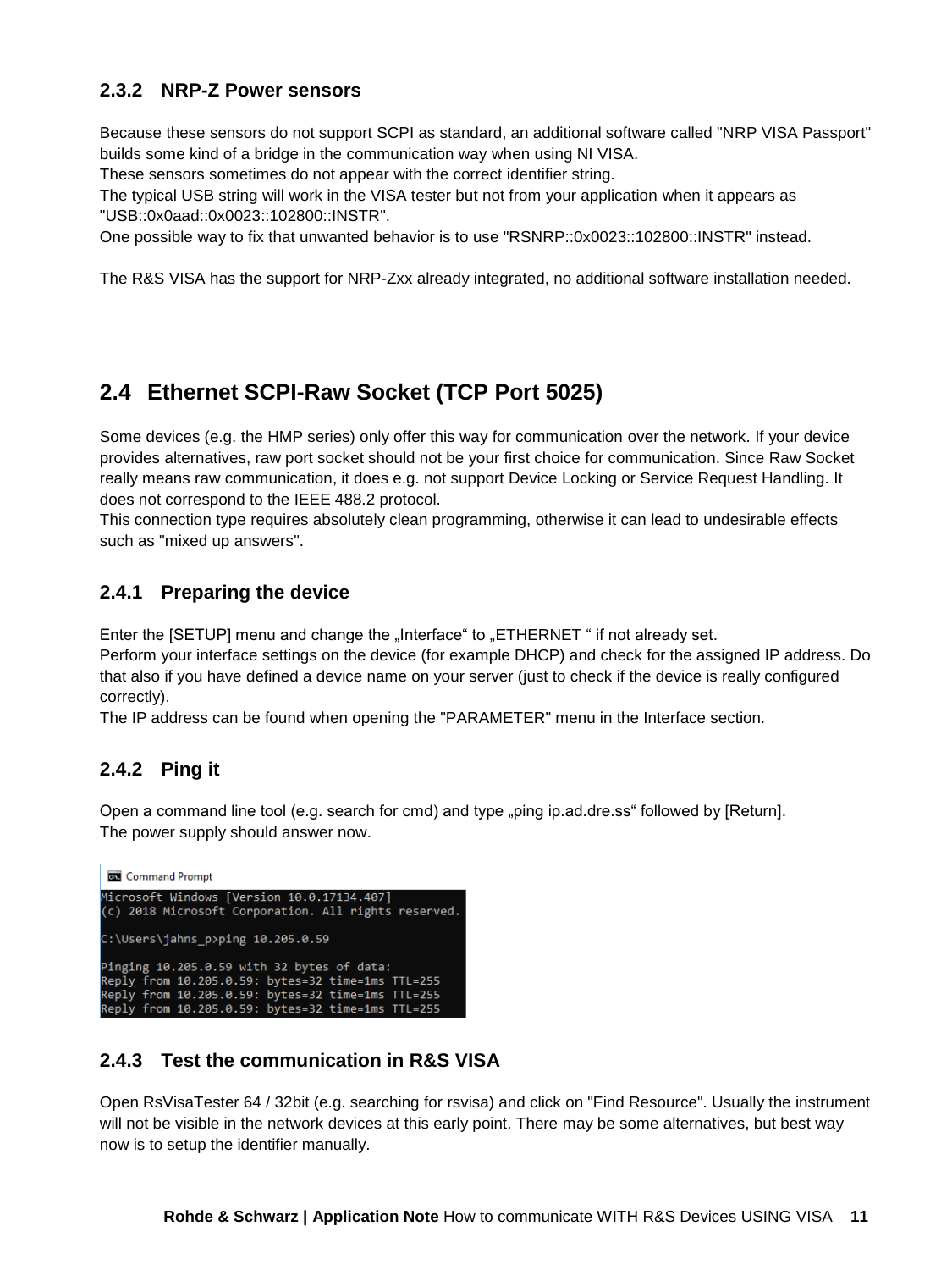- ► Click on "RsVisa Config"
- ► Click on the bold "+"
- Change the values in the next window as follows:

| Resource String                     | <b>Build Interface</b>        |                          |
|-------------------------------------|-------------------------------|--------------------------|
| Alias                               | Interface Type                |                          |
|                                     | Socket                        | $\overline{\phantom{a}}$ |
| VISA Resource String                | Board Number                  |                          |
| TCPIP0::yourIPaddress::5025::SOCKET | $\alpha$<br>l 0               |                          |
|                                     | TCP/IP                        |                          |
|                                     | Device IP Address or hostname |                          |
|                                     | yourIPaddress                 |                          |
|                                     | Port                          |                          |
|                                     | 5025                          |                          |

- ► Copy the VISA Resource String to the clipboard (e.g. by marking it and pressing <CTRL>-C)
- Click "OK" and leave RsVisaConfigure (confirm saving in the upcoming dialogue)
- Insert the Resource ID by pressing <CTRL>-V and connect the device.
- If \*IDN? will be queried, the device will answer, but it leads to an unwanted error in this case

| Resource |          | TCPIP0::192.168.2.194::5025::SOCKET |                                                                                                            |
|----------|----------|-------------------------------------|------------------------------------------------------------------------------------------------------------|
| Line     | Duration | Status                              | Visa Operation                                                                                             |
| 15       |          |                                     | 22 ms VI_SUCCESS viOpen(sesn= 1, rsrc= TCPIP0::192.168.2.194::5025::SOCKET, mode= 0, timeout= 2000, vi= 5) |
| 16       |          |                                     | 5 µs VI_SUCCESS viSetAttribute(vi= 5,type= VI_ATTR_SEND_END_EN,value= 0x1)                                 |
| 17       |          |                                     | 67 µs   VI_SUCCESS viWrite(vi= 5,buf= "*IDN?\n",cnt= 6,retCnt= 6)                                          |
| 18       |          |                                     | 2 s VI_ERROR viRead(vi= 5,buf= "Rohde&Schwarz,HMC8042,032259070,HW42000000,SW01.400\n",cnt= 1024,retCnt    |

|               | <b>Disconnect</b> | Exclusive Lock<br>Load Config |        | Timeout<br>2000 | Show Log<br>$\div$<br>Write Log |
|---------------|-------------------|-------------------------------|--------|-----------------|---------------------------------|
| <b>Basics</b> | Locking           | Attributes                    | Events | Goib            | Tests                           |
| *IDN?\n       |                   |                               |        |                 |                                 |
|               |                   |                               |        |                 | Clear History                   |

(Due to lack of page width this screenshot is divided into two lines)

This happens because of missing correct termination while receiving. In the last response string we can see, that the answer arrived, but the Test Panel is waiting for 1024 Bytes (after "cnt=") and so it must end in a read operation error message as the number of Bytes is not reached within the timeout frame. If an adequate termination character would have been defined for these operations, it would override these expected number of characters as soon as a valid "end of transmission" character will be received. Now the question "Why did it work with the other communication types " comes up. To ensure correct command / answer termination please refer to chapter 3. As the device responds correctly, the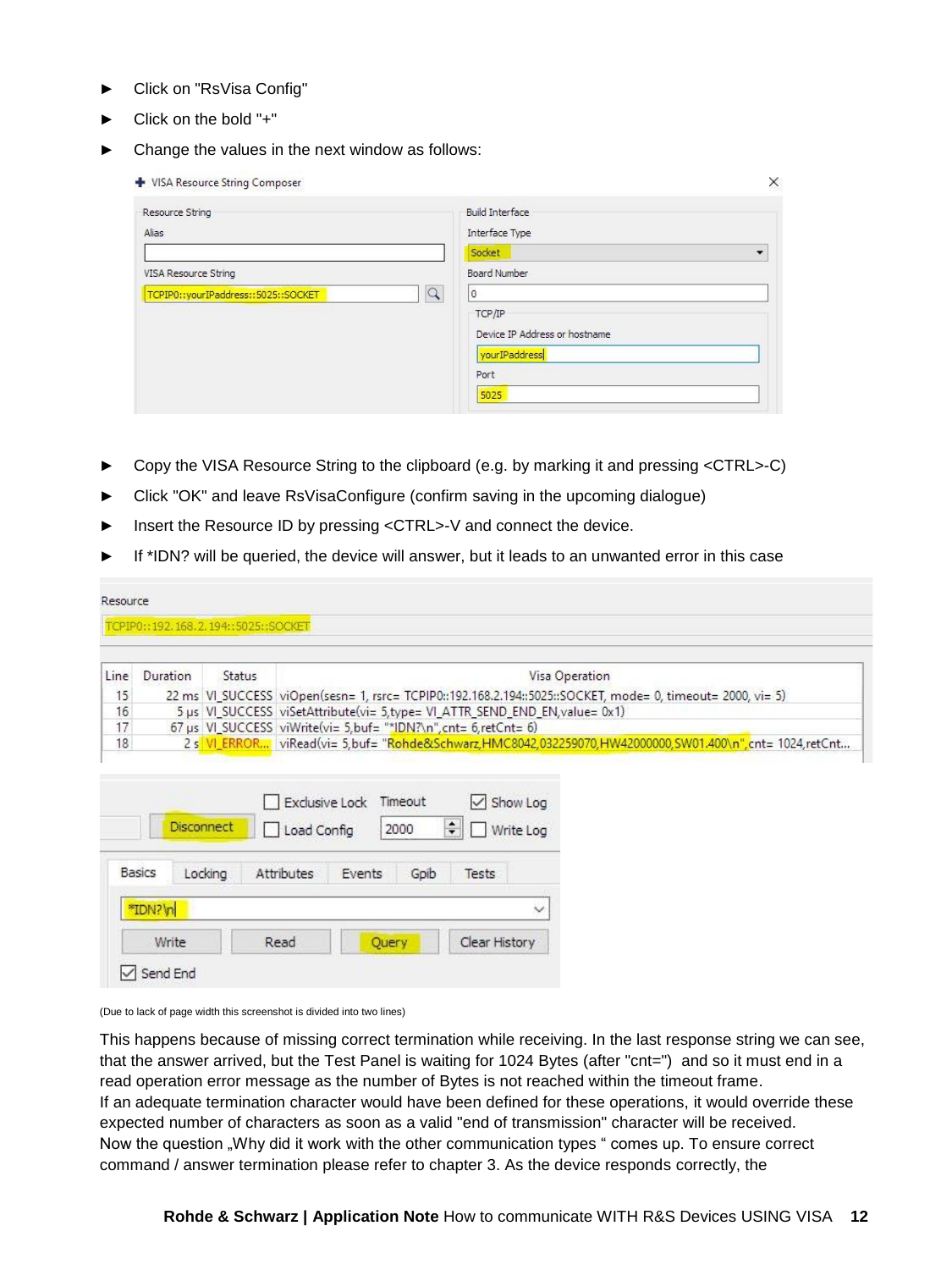communication is fine so far.

#### <span id="page-12-0"></span>**2.4.4 Test the communication in NI VISA**

Open NI MAX (e.g. searching for NI MAX). Usually the equipment will not be visible in the network devices at this early point. There are some other possibilities available, but best way now is to setup the identifier manually.

- ► Right click on "Network Devices"
- Choose "Create New VISA TCP/IP Resource"
- Manually Entry of Raw Socket
- Set your IP address and port 5025
- Click "Validate"  $\rightarrow$  If it works you should get such a message:



Confirm the next steps and reach out for your power supply now.



►

After you could identify your device, right click the adequate identifier to open the VISA Test Panel. Go to the Input / Output section then and query the \*IDN? command:

| TCPIP0::10.205.0.59::5025::SOCKET - VISA Test Panel                                                                               |                                                                              |                                                                                   |                                                                                                                                                         |                                 | X |
|-----------------------------------------------------------------------------------------------------------------------------------|------------------------------------------------------------------------------|-----------------------------------------------------------------------------------|---------------------------------------------------------------------------------------------------------------------------------------------------------|---------------------------------|---|
| Input/Output<br>Configuration                                                                                                     | Advanced                                                                     | NI I/O Trace                                                                      | Help                                                                                                                                                    | <b>TRATIONAL</b><br>INSTRUMENTS |   |
| Basic I/O<br>*IDN?\n<br>Select or Enter Command<br>*IDN?\n<br>Write<br>Query<br>Read<br>1: Write Operation (*IDN?\n)              | $\checkmark$<br>Ä.<br>k.<br>Read Status Byte<br>View mixed ASCII/hexadecimal | <b>Bytes to Read</b><br>H<br>1024<br>Clear<br>$\checkmark$<br>$\hat{\phantom{a}}$ | <b>Return Data</b><br><b>Read Operation</b><br><b>Frror</b><br>VISA: (Hex 0xBFFF0015) Timeout<br>ist vor Vervollständigung der<br>Operation abgelaufen. |                                 |   |
| Return Count: 6 bytes<br>2: Read Operation<br>Return Count: 52 bytes<br>RohdesSchwarz, HMC8042, 032259070, HW42000000, SW01.400\n | Copy to Clipboard                                                            | Clear Buffer                                                                      |                                                                                                                                                         |                                 |   |

It works in general, but raises a timeout failure. This is due to missing correct termination. You can see, that the answer arrived, but the Test Panel is waiting for 1024 Bytes to come and so it must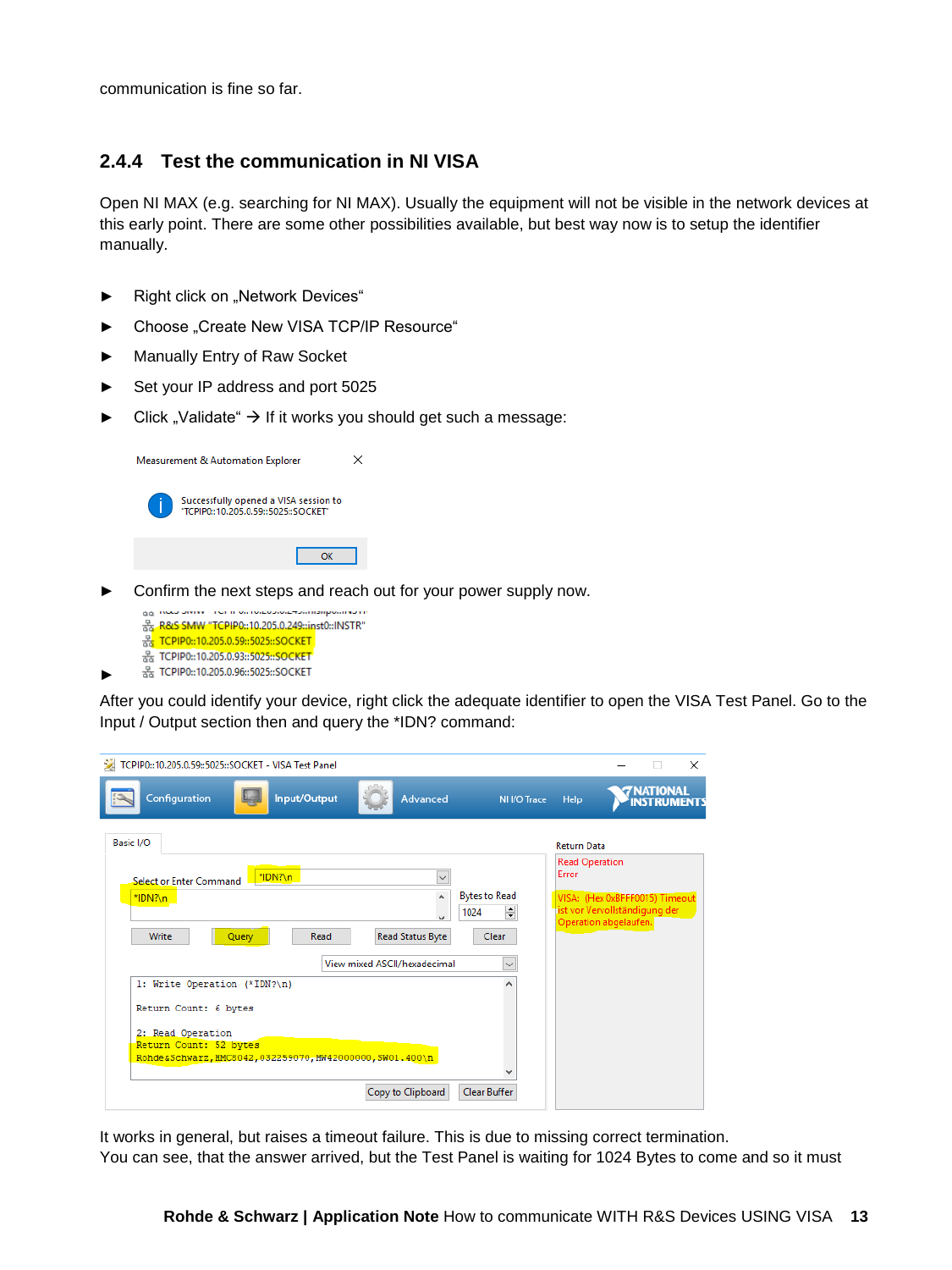end in a read operation error message. If an adequate termination character would have been defined for these operations, it would override these expected number of characters as soon as a valid termination character will be received.

Now the question "Why did it work before?" comes up. To ensure correct command / answer termination please refer to chapter 3. As the device responded correctly, the communication is fine.

#### <span id="page-13-0"></span>**2.5 Ethernet Standard Connections**

This is the most popular interface type to control instruments over the network.

We decide between VXI-11 and a Hi-SLIP connection.

Both protocols support GPIB-Emulation as well as the Message Exchange Protocol and Device Locking. However, there are some differences: While VXI-11 only supports IPv4 Hi SLIP is also able to use an IPv6 connection. Also, only HiSLIP (from 2.0 on) can be used to encrypt messages or for access authentication.

Typical ID strings are: VXI-11: TCPIP::10.205.0.123::inst0::INSTR Hi-SLIP: TCPIP::10.205.0.123::hislip0::INSTR

There are several other ways to define TCP/IP device IDs, these are just the most known ones.

#### <span id="page-13-1"></span>**2.5.1 Preparing the device**

Enter the [SETUP] menu and change the "Interface" to "Network" if not already set.

Perform your interface settings on the device (for example DHCP) and check for the assigned IP address. Do that also if you have defined a device name on your server (just to check if the device is really configured the right way).

The IP address can be found when opening the "PARAMETER" menu in the Interface section.

#### <span id="page-13-2"></span>**2.5.2 Ping it**

Open a command line tool (e.g. search for cmd) and type  $_{n}$ ping  $\langle$ ip\_address>, for example ping 192.168.1.110, followed by [Return].

The power supply should answer now.

**REA** Command Prompt

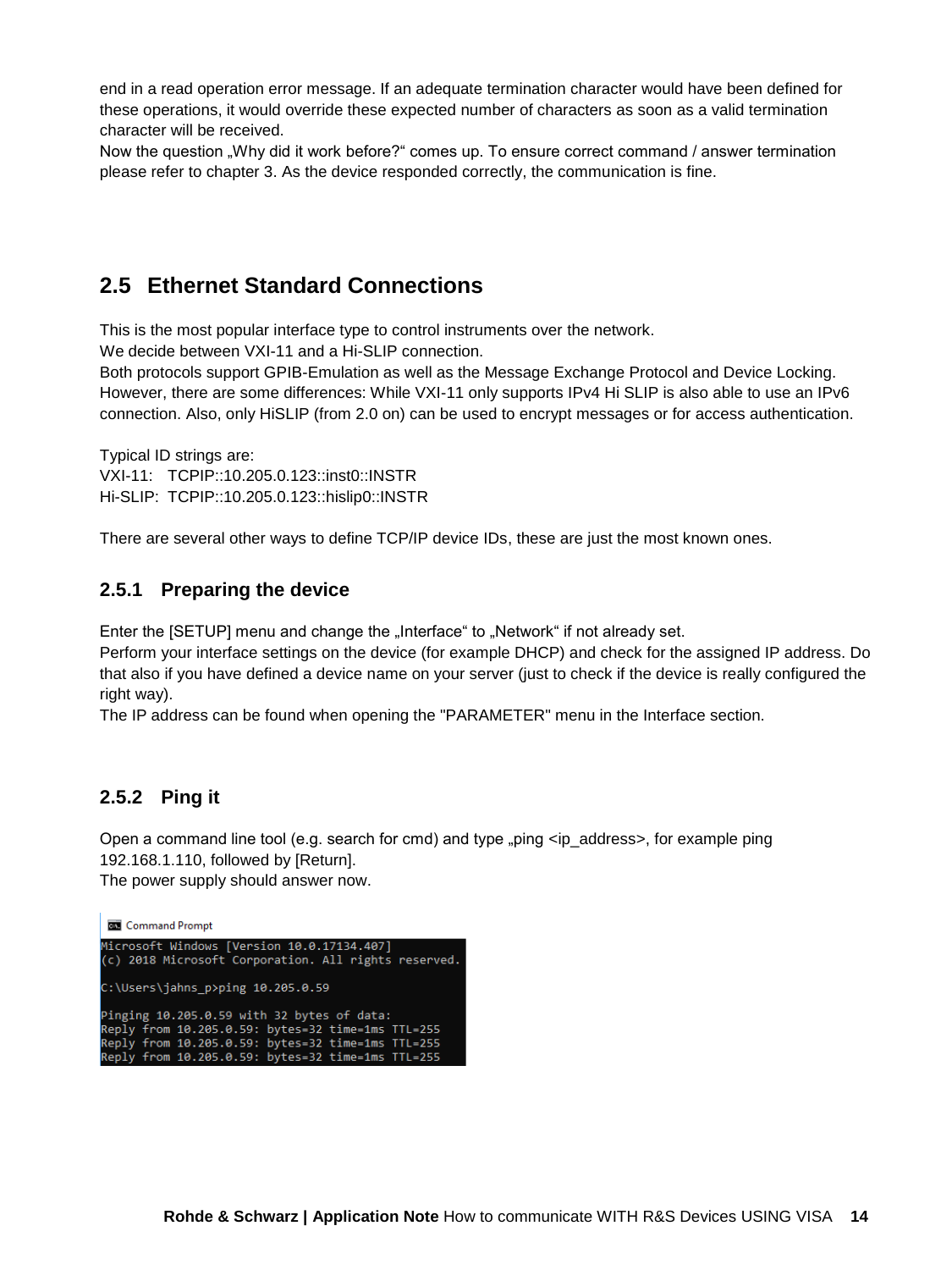#### <span id="page-14-0"></span>**2.5.3 Test the communication in R&S VISA**

Open RsVisaTester 64 / 32bit (e.g. searching for rsvisa) and click on "Find Resource". Maybe the instrument will not be visible in the network devices at this early point.

| <b>State</b> Find and select resource                                                                                                                                                                                                               |                |
|-----------------------------------------------------------------------------------------------------------------------------------------------------------------------------------------------------------------------------------------------------|----------------|
| $\sqrt{\phantom{a}}$ VXI-11 Find timeout (ms)<br>$\boxed{\triangleright}$ LXI (mDNS)<br>1000                                                                                                                                                        | ÷              |
| <b>Resources</b><br>$Q$ Search<br>ASRI<br>TCPIP0::10.205.0.101<br>TCPIP0::10.205.0.104<br>TCPIP0::10.205.0.139<br>TCPIP0::10.205.0.165<br>TCPIP0::CMW50050-164798.rsint.net<br>TCPIP0::CMWC55-100094.rsint.net<br>TCPIP0::R-RTA4004-00000.rsint.net | <b>Details</b> |
| TCPIP0::SMW200A-105211.rsint.net<br>TCPIP::FSV3030-101218.local<br>TCPIP::FSW43-102060.local<br>TCPIP::SMW200A-105211.local                                                                                                                         |                |

There are some alternatives, but since we already know our IP address, the best way is:

- ► Click on "RsVisa Config"
- ► Click on the bold "+"
- ► Change the values in the next window as follows (VXI-11 or HiSLIP @ Interface Type):

| Resource String                                       | <b>Build Interface</b>               |
|-------------------------------------------------------|--------------------------------------|
| Alias                                                 | Interface Type                       |
|                                                       | $VXI-11$<br>$\overline{\phantom{a}}$ |
| VISA Resource String                                  | <b>Board Number</b>                  |
| $\overline{Q}$<br>TCPIP0::yourIPaddress::inst0::INSTR | 0                                    |
|                                                       | TCP/IP                               |
|                                                       | Device IP Address or hostname        |
|                                                       | vourIPaddress                        |
|                                                       | Device ID                            |
|                                                       | o                                    |
|                                                       |                                      |

- ► Copy the VISA Resource String to the clipboard (e.g. by marking it and pressing <CTRL>-C)
- Click "OK" and leave RsVisaConfigure (confirm saving in the upcoming dialogue)
- ► Insert the Resource ID by pressing <CTRL>-V and connect the device.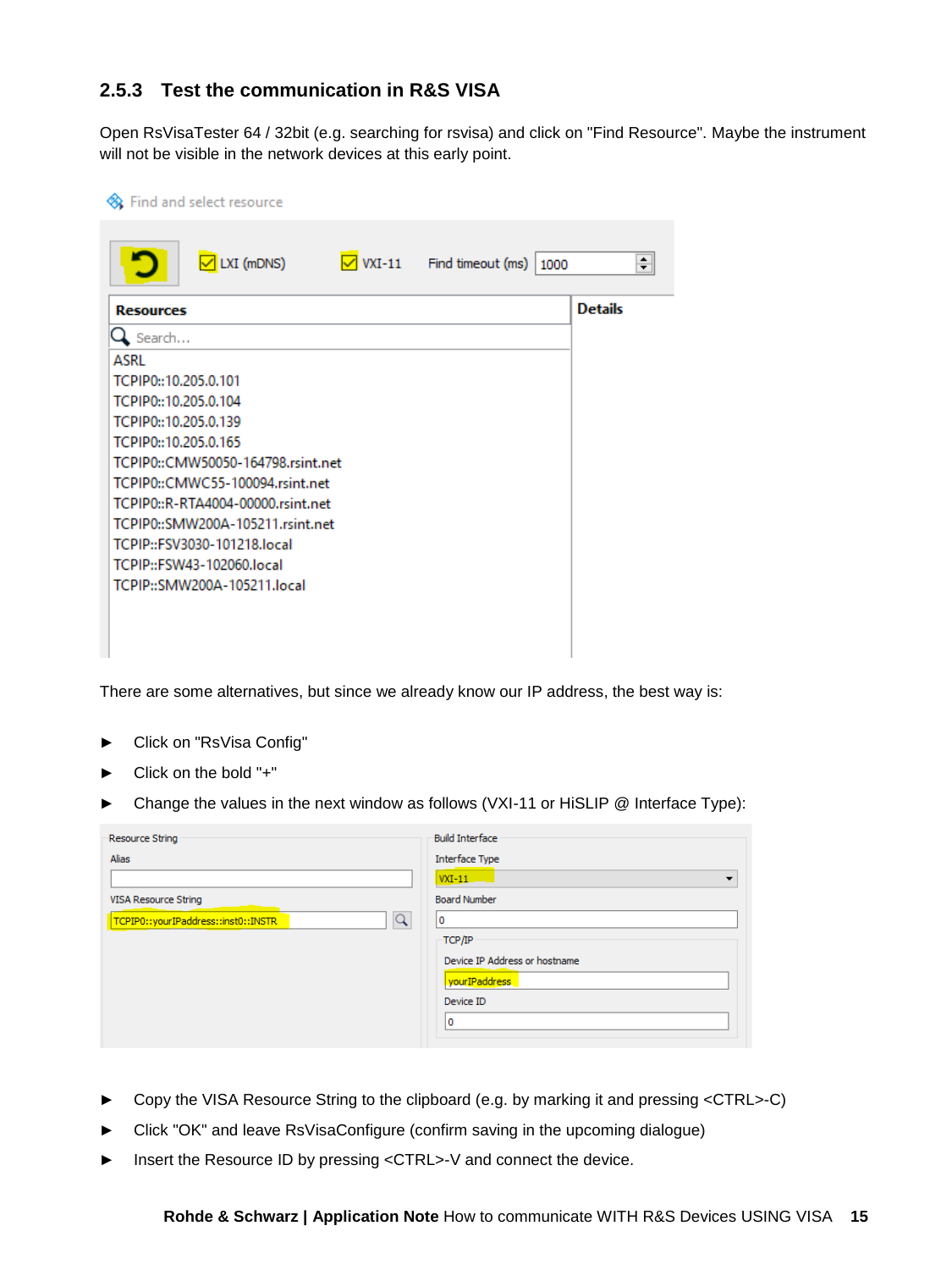If \*IDN? will be queried, the device will answer.

| Resource                                |          | TCPIP0::10.205.0.69::inst0::INSTR |                                                                                                                                                                                                                                                                                                                                                                                                                                                                                                                            | Exclusive Lock Timeout<br>$\sqrt{ }$ Show Log<br>Disconnect<br>≑∣<br>2000<br>Load Config<br>Write Log                                                                                                                                                                    |
|-----------------------------------------|----------|-----------------------------------|----------------------------------------------------------------------------------------------------------------------------------------------------------------------------------------------------------------------------------------------------------------------------------------------------------------------------------------------------------------------------------------------------------------------------------------------------------------------------------------------------------------------------|--------------------------------------------------------------------------------------------------------------------------------------------------------------------------------------------------------------------------------------------------------------------------|
| Line<br>2<br>3<br>4<br>5<br>6<br>$\tau$ | Duration | <b>Status</b>                     | Visa Operation<br>14 µs   VI_SUCCESS   viGetAttribute(vi= 1, type= VI_ATTR_RSRC_MANF_<br>4 µs   VI_SUCCESS   viGetAttribute(vi= 1, type= VI_ATTR_RSRC_IMPL_V<br>1 µs   VI SUCCESS   viGetAttribute(vi= 1, type= VI ATTR RSRC MANF<br>26 ms VI SUCCESS viOpen(sesn= 1, rsrc= TCPIP0::10.205.0.69::inst0::1<br>14 µs   VI_SUCCESS   viSetAttribute(vi= 4,type= VI_ATTR_SEND_END_E<br>775 µs   VI_SUCCESS   viWrite(vi= 4, buf= "*IDN?", cnt= 5, retCnt= 6)<br>41 ms VI SUCCESS viRead(vi= 4, buf= "Rohde&Schwarz, HMC8042,03 | <b>Basics</b><br>Locking<br><b>Attributes</b><br>Events<br>Gpib<br><b>Tests</b><br>*IDN?<br>$\checkmark$<br>Clear History<br>Write<br>Read<br>Query<br>$\sqrt{}$ Send End<br>Rohde&Schwarz,HMC8042,032259070,HW42000000,SW01.400<br>÷<br>Read count   1024<br>Clear Text |

Your device is working fine now.

#### <span id="page-15-0"></span>**2.5.4 Test the communication in NI VISA**

Open NI MAX (e.g. searching for NI MAX). Usually it will not be visible in the network devices at this early point. There are some other possibilities available, but best way now is to setup the identifier manually.

- ► Right click on "Network Devices"
- Choose "Create New VISA TCP/IP Resource"
- ► Manually Entry of LAN Instrument
- Set your IP address
- Click "Validate"  $\rightarrow$  If fit works you should get such a message:



- Confirm the next steps and reach out for your power supply now.
	- 뭃 TCPIP0::10.205.0.45::5025::SOCKET 8 TCPIP0::10.205.0.59::5025::SOCKET
	- 응 TCPIP0::10.205.0.59::inst0::INSTR
	- 옳 TCPIP0::10.205.0.179::5025::SOCKET
	- R TCPIP0::10.205.0.237::5025::SOCKET

Right click the adequate identifier to open the VISA Test Panel. Go to the Input / Output section and query the \*IDN? command: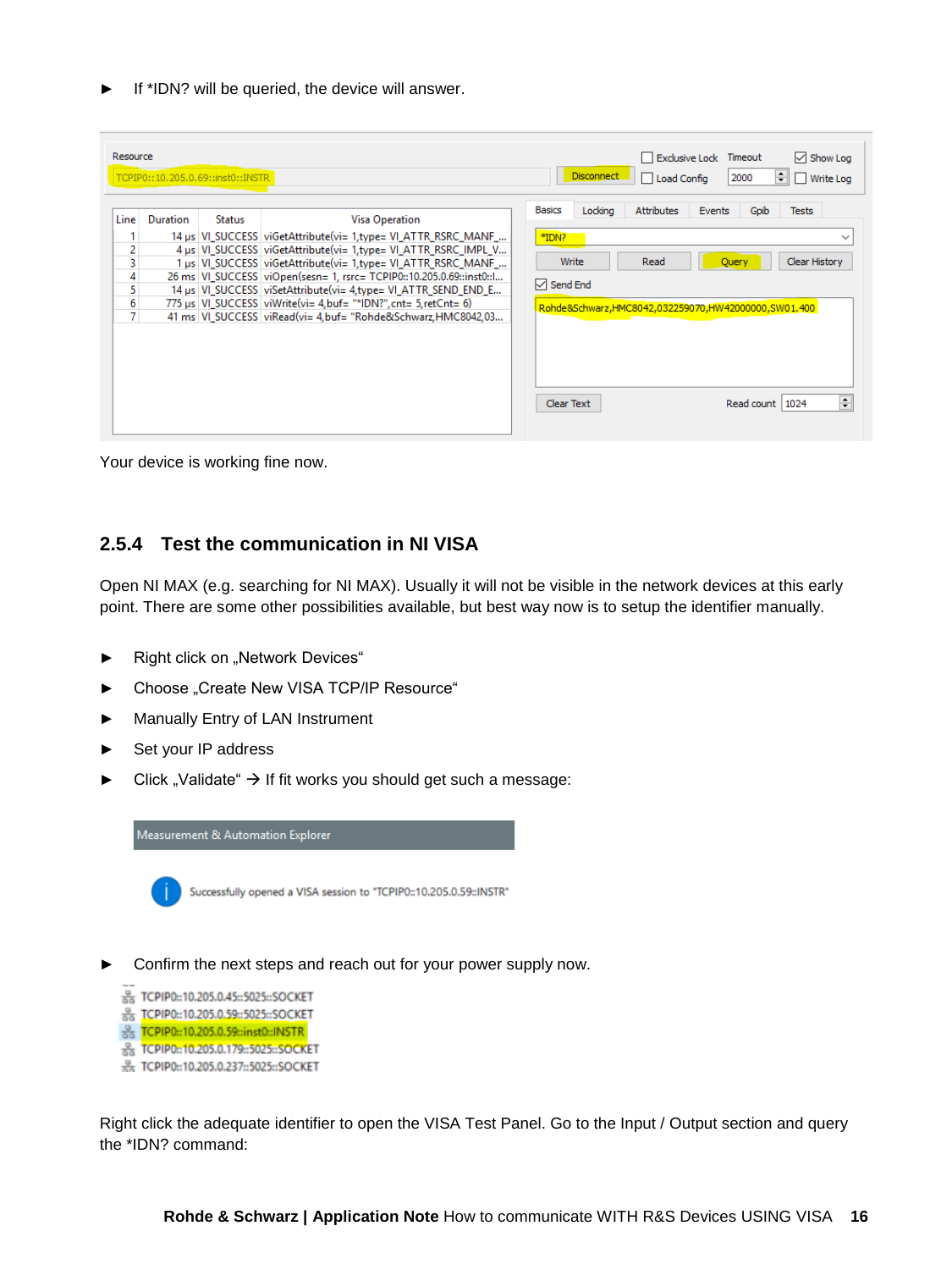| TCPIP0::10.205.0.59::inst0::INSTR - VISA Test Panel                                                      |                              |                                   |                                      | $\times$<br>$\Box$                      |
|----------------------------------------------------------------------------------------------------------|------------------------------|-----------------------------------|--------------------------------------|-----------------------------------------|
| Configuration<br>Input/Output<br>$\overline{\mathbf{z}}$                                                 | Advanced                     | NI I/O Trace                      | Help                                 | <b>7 NATIONAL</b><br><b>INSTRUMENTS</b> |
| Basic I/O                                                                                                |                              |                                   | <b>Return Data</b><br>Read Operation |                                         |
| *IDN?\n<br><b>Select or Enter Command</b>                                                                | $\checkmark$                 |                                   | No Error                             |                                         |
| *IDN?\n                                                                                                  | A<br>kal.                    | <b>Bytes to Read</b><br>÷<br>1024 |                                      |                                         |
| Write<br>Query<br>Read                                                                                   | Read Status Byte             | <b>Clear</b>                      |                                      |                                         |
|                                                                                                          | View mixed ASCII/hexadecimal | $\checkmark$                      |                                      |                                         |
| 1: Write Operation (*IDN?\n)                                                                             |                              | ́                                 |                                      |                                         |
| Return Count: 6 bytes                                                                                    |                              |                                   |                                      |                                         |
| 2: Read Operation<br>Return Count: 52 bytes<br>RohdesSchwarz, HMC8042, 032259070, HW42000000, SW01.400\n |                              |                                   |                                      |                                         |
|                                                                                                          |                              | $\overline{\phantom{a}}$          |                                      |                                         |

Your device is working fine now.

The correct identifier string can be found in the top line of the Test Panel, but the better way is to return to NI Max. and then mark and copy (use [CTRL]-[C]) the desired information:

| Speichern & Aktualisieren         | VISA-Testpanel öffnen    |
|-----------------------------------|--------------------------|
| TCPIP0::10.205.0.59:/inst0::INSTR |                          |
| Device Type:                      | TCP/IP VXI-11 Instrument |
| VISA Alias on My System:          |                          |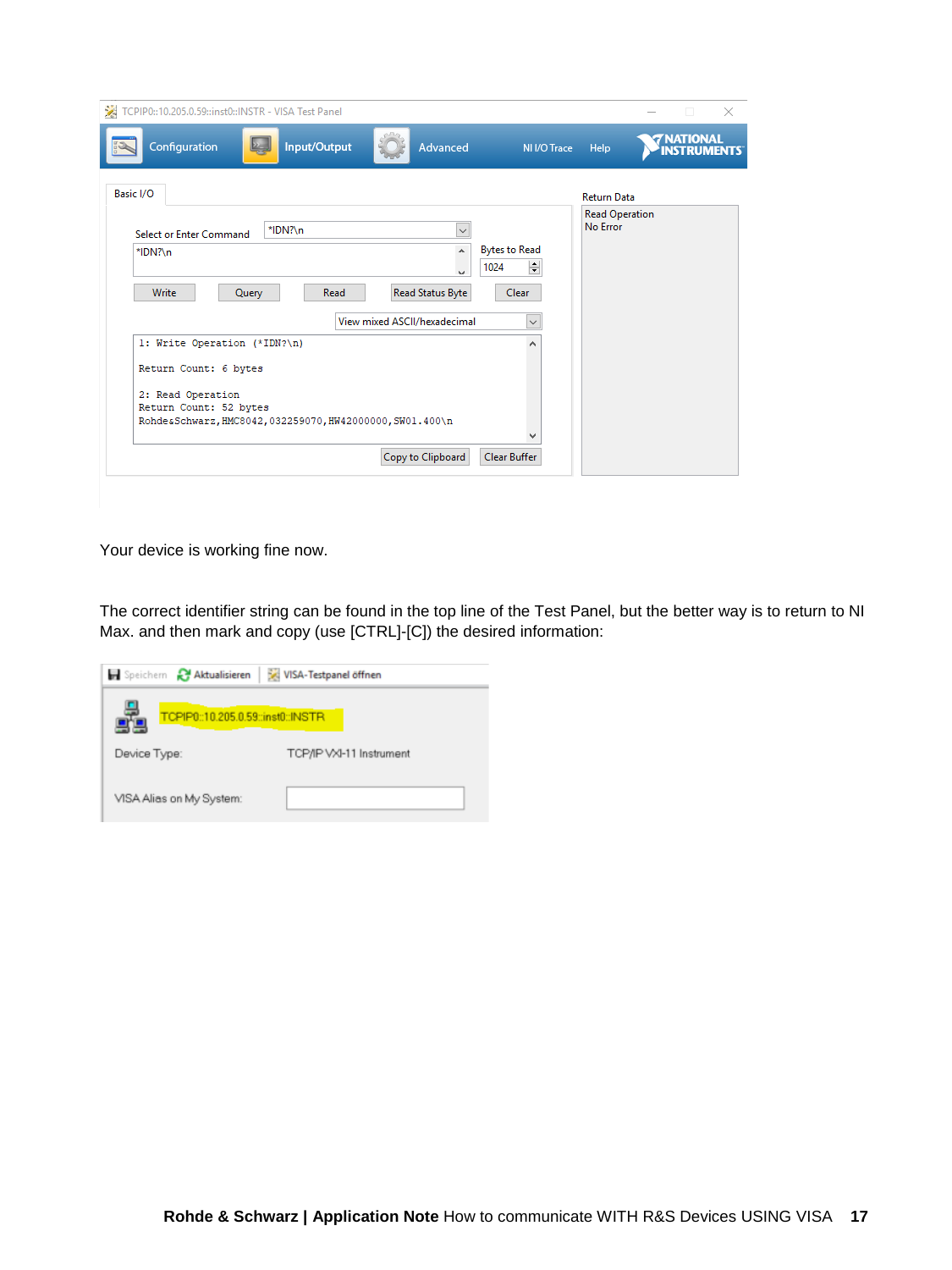### <span id="page-17-0"></span>**3 Termination of command lines**

### <span id="page-17-1"></span>**3.1 Explanation**

All VISA resource types corresponding to the 488.2 protocol do not need a termination character. The reason is that this protocol has its own way to deal with the end of a message text. This covers the following resource types:

- GPIB Instr
- TCPIP Instr
- USB Instr
- VXI Instr

Only when using e.g. these resource types you have to specify the termination character separately:

- TCPIP Socket (which we use in this example)
- Serial Instr
- <span id="page-17-2"></span>- USB Raw

#### **3.2 Avoid Read Operation Failures in the R&S VISA Tester**

To avoid upcoming Read Operation Errors in the RsVisaTester, the following changes must be performed in the Attributes, after you have connected to the device with viOpen. In the tester change to the Attributes tab and assign "term" as filter.

| <b>Basics</b> | Locking                 | Attributes | Events | Goib | Tests |  |  |  |
|---------------|-------------------------|------------|--------|------|-------|--|--|--|
| Filter: term  |                         |            |        |      |       |  |  |  |
|               | <b>VI ATTR TERMCHAR</b> |            |        |      |       |  |  |  |
|               | VI ATTR TERMCHAR EN     |            |        |      |       |  |  |  |

Then click on the first attribute and the "Get Attribute" button.

The default termination character is "0xa (10)" which means  $\ln =$  ASCII 10 = LineFeed. For most of the devices this is fine. Some instruments use CarriageReturn ( $\rm{tr} = ASCII 13 = 0xD$ ). TERMCHAR can be only 1 Byte. In case the instrument has CRLF as TERMCHAR, only LF is fine. You can change the assignment by entering the adequate number(s) in the "New Attribute Value" and clicking the "Set Attribute" button after.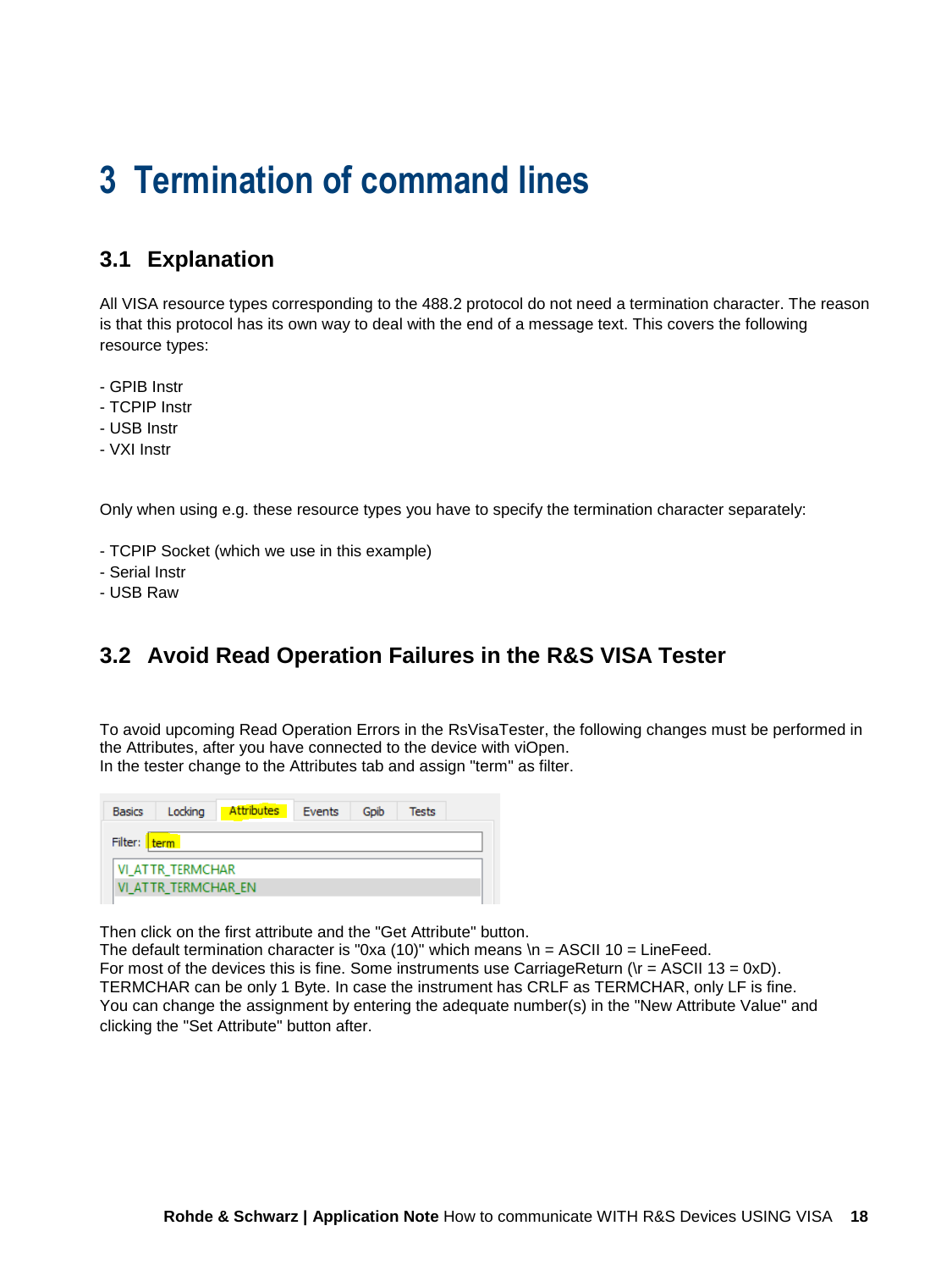A valid termination character setup will not help without enabling it.

For the next step change to the second attribute and press the "Get Attribute" button. It will return with 0x0 (0) as this is the standard setting (not active).

To activate the usage of the termination character, change this value to 1 by entering it in the "New Attribute Value" line and confirming it with the "Set Attribute" button:

| <b>Basics</b>  | Locking                 | <b>Attributes</b> | Events | Gpib | <b>Tests</b>         |
|----------------|-------------------------|-------------------|--------|------|----------------------|
| Filter:        | term                    |                   |        |      |                      |
|                | <b>VI ATTR TERMCHAR</b> |                   |        |      |                      |
|                | VI ATTR TERMCHAR EN     |                   |        |      |                      |
|                |                         |                   |        |      |                      |
|                |                         |                   |        |      |                      |
|                |                         |                   |        |      |                      |
|                |                         |                   |        |      |                      |
| Current Value: |                         |                   |        |      |                      |
| 0x1(1)         |                         |                   |        |      | <b>Get Attribute</b> |
|                | New AttributeValue:     |                   |        |      |                      |
| 1              |                         |                   |        |      | <b>Set Attribute</b> |

When now trying to query \*IDN? it will work properly:

|                               |          |                                    | <b>Standard Resonance S.12.3 Visa from Rohde &amp; Schwarz GmbH (5.12.3)</b> |                                                                                                                                                      | ×                                                                                                                                                                                                                                   |
|-------------------------------|----------|------------------------------------|------------------------------------------------------------------------------|------------------------------------------------------------------------------------------------------------------------------------------------------|-------------------------------------------------------------------------------------------------------------------------------------------------------------------------------------------------------------------------------------|
|                               |          |                                    |                                                                              | Find Resource Logging RsVisa Config RsVisa TraceTool Choose Visa Implementation                                                                      |                                                                                                                                                                                                                                     |
| Resource                      |          | TCPIP0::10.205.0.111::5025::SOCKET |                                                                              |                                                                                                                                                      | Exclusive Lock Timeout<br>$\triangledown$ Show Log<br>$\div$<br><b>Disconnect</b><br>2000<br>$\Box$ Write Log<br>□ Load Config                                                                                                      |
| Line<br>18 <sup>1</sup><br>19 | Duration | Status                             |                                                                              | Visa Operation<br>101 µs   VI_SUCCESS   viWrite(vi= 5, buf= "*IDN?\n", cnt= 6, retCnt= 6)<br>10 ms VI SUCCE viRead(vi= 5.buf= "ROHDE&SCHWARZ.HMP4040 | <b>Basics</b><br>Gpib<br>Locking<br><b>Attributes</b><br>Events<br><b>Tests</b><br>*IDN?\n<br>$\checkmark$<br>Clear History<br>Query<br>Write<br>Read<br>$\triangledown$ Send End<br>ROHDE&SCHWARZ,HMP4040,107943,HW50020003/SW2.62 |

#### <span id="page-18-0"></span>**3.3 Avoid Read Operation Failures in the NI VISA Test Panel**

To avoid upcoming Read Operation Errors in the VISA Test Panel, set the following in Configuration / I-O Settings.

Important notice: Do not forget to click on "Apply Changes" to make your settings take effect.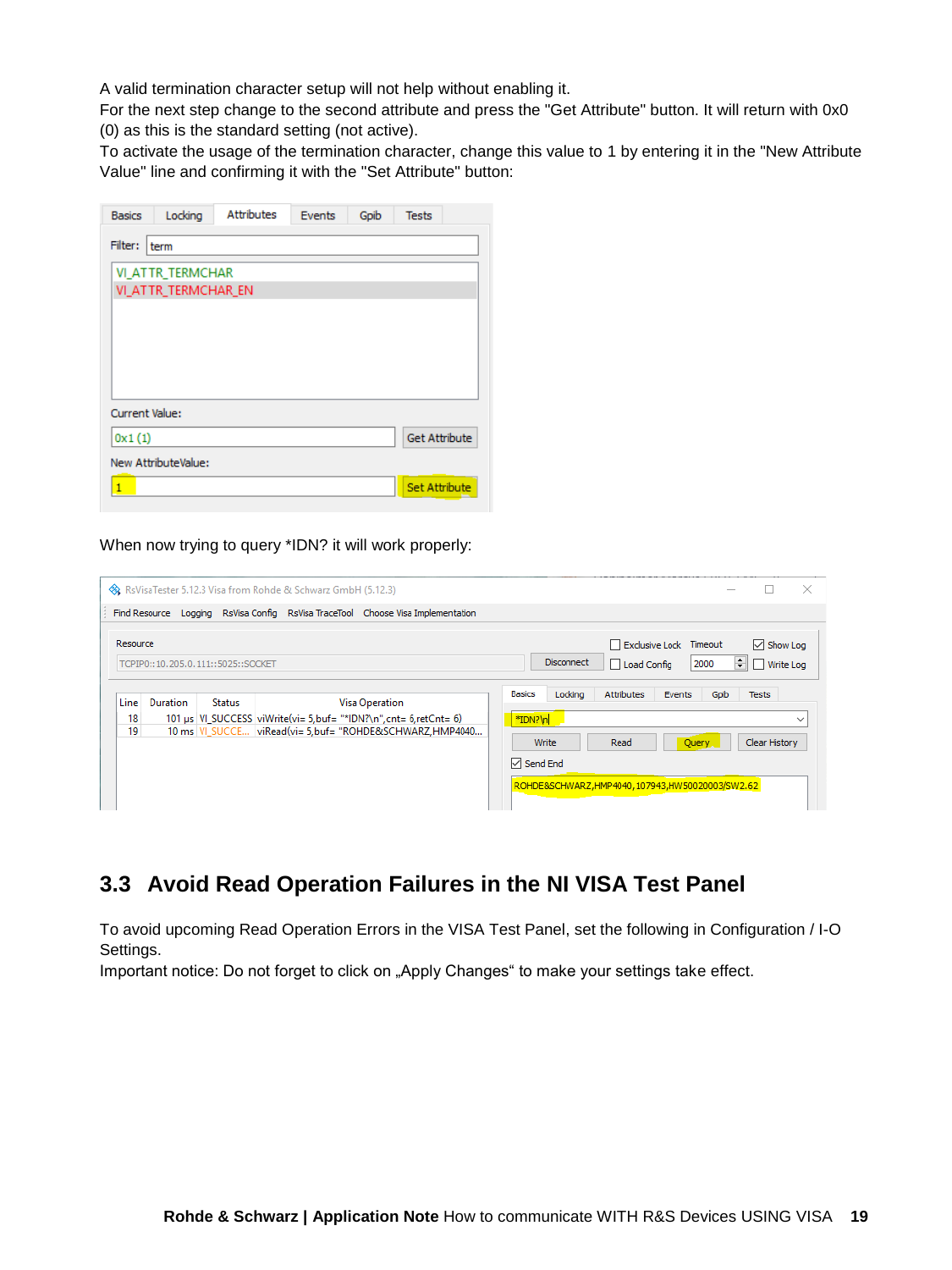| TCPIP0::10.205.0.59::5025::SOCKET - VISA Test Panel<br>z                                                                                                                             |                                                                                                                                                                      |                      |                                                                               |                   | п.                 | $\times$ |
|--------------------------------------------------------------------------------------------------------------------------------------------------------------------------------------|----------------------------------------------------------------------------------------------------------------------------------------------------------------------|----------------------|-------------------------------------------------------------------------------|-------------------|--------------------|----------|
| Configuration<br>$\sum_{i=1}^{n}$                                                                                                                                                    | Input/Output<br>Advanced                                                                                                                                             | NI I/O Trace         | Help                                                                          | <b>7 NATIONAL</b> | <b>INSTRUMENTS</b> |          |
| I/O Settings<br><b>TCP/IP Settings</b><br><b>View Attributes</b><br><b>Standard Settings</b><br>Timeout (ms)<br>$\div$<br>2000<br>I/O Protocol<br><b>O</b> Normal<br>○ 488.2 Strings | <b>Termination Methods</b><br><b>⊠</b> Send End On Writes<br>Suppress End On Reads<br>Enable Termination Character<br><b>Termination Character</b><br>Line Feed - \n | Value<br>хA          | <b>Return Data</b><br>SET Enable Termination to<br><b>VI_TRUE</b><br>No Error |                   |                    |          |
|                                                                                                                                                                                      | Refresh                                                                                                                                                              | <b>Apply Changes</b> |                                                                               |                   |                    |          |

When now trying to query \*IDN? it will work without throwing an error message:

| TCPIP0::10.205.0.59::5025::SOCKET - VISA Test Panel                                                                                                                                                                                                                                                                                                   | $\times$<br>$\Box$                                                                                                         |
|-------------------------------------------------------------------------------------------------------------------------------------------------------------------------------------------------------------------------------------------------------------------------------------------------------------------------------------------------------|----------------------------------------------------------------------------------------------------------------------------|
| Input/Output<br>Configuration<br>Advanced<br>NI I/O Trace                                                                                                                                                                                                                                                                                             | <b>TRATIONAL<br/>INSTRUMENTS</b><br>Help                                                                                   |
| Basic I/O<br>*IDN?\n<br>$\checkmark$<br>Select or Enter Command<br><b>Bytes to Read</b><br>۸<br>*IDN?\n<br>$\div$<br>1024<br>ka.<br>Read Status Byte<br>Write<br>Clear<br>Query<br>Read<br>View mixed ASCII/hexadecimal<br>$\checkmark$<br>RohdesSchwarz, HMC8042, 032259070, HW42000000, SW01.400\n<br>۸<br>Copy to Clipboard<br><b>Clear Buffer</b> | <b>Return Data</b><br><b>Read Operation</b><br>VISA: (Hex 0x3FFF0005) Das<br>angegebene Abschlusszeichen<br>wurde gelesen. |

#### <span id="page-19-0"></span>**3.4 How to handle command line termination in applications**

When an application is used to communicate with an instrument without having a dedicated driver available, the generic driver must be configured in terms of termination characters for both ways - receiving and transmitting.

If the application is not able to control that, be sure to use a VISA resource type corresponding to 488.2 protocol.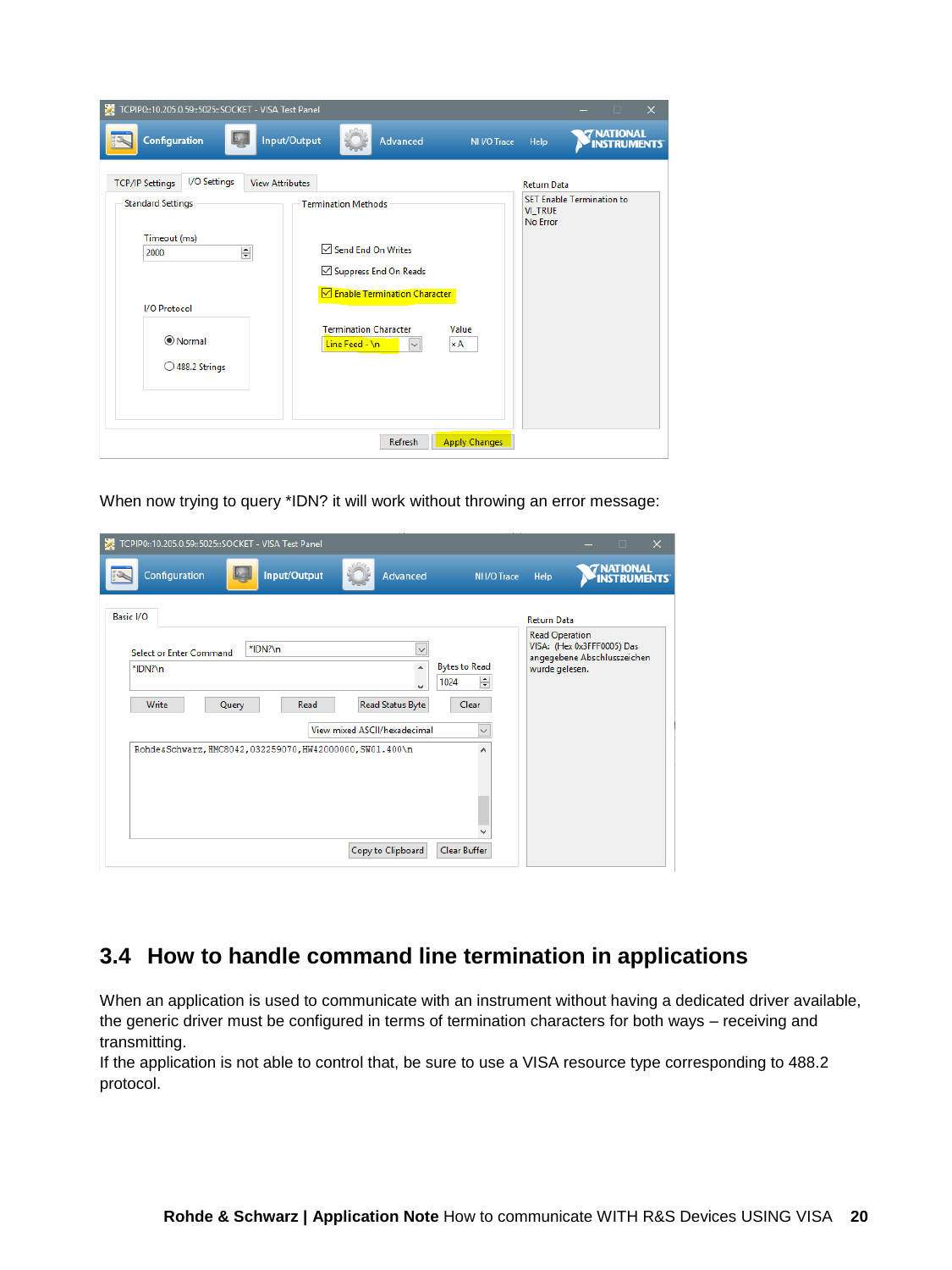#### <span id="page-20-0"></span>**3.5 Controlling termination in your own programs**

This Python example code shows how to handle it using PyVISA when writing your own applications:

```
# Set the termination value (no need to set here when already
# configured for specific device under
# "Settings/Instruments/<instrumentname>/Attributes/term chars"
HMP4000.instrument.write termination = '\nHMP4000.instrument.read termination = '\n'
```
Either use the corresponding LabVIEW driver or follow the instructions on the NI website [2]

This is a short example written in Python 3.6 using the R&S RsInstrument. For more information please read the comments in the script:

Created on 2021/08 Author: Jahns\_P Version Number: 1 Date of last change: 2021/08/03 Requires: R&S RTA4004, FW 1.600 or newer - Installed RsInstrument Python module (see the attached RsInstrument PythonModule folder Readme.txt) - Installed VISA e.g. R&S Visa 5.12.x or newer Description: Example to check for basic communication General Information: This example does not claim to be complete. All information has been compiled with care. However errors can not be ruled out. from RsInstrument import \* from time import sleep # ================================ # Prepare instrument communication # ================================ resource = 'TCPIP0::10.205.0.18::inst0::INSTR' # Assign Intrument VISA resource string RsInstrument.assert\_minimum\_version("1.15") # Check for RsInstrument version and stop if version is less than 1.15 ########################## # The following initialisation includes these functions: # Resource = assignment of the VISA resource string to R&S RTA4004 # Perform ID query # Perform no Reset on the instrument # Options: # Set Termination character for read and write operations to \n, (ASCI 10 or Line Feed) # Enable Logging Mode # Set Write delay to 1 ms # Set Read delay to 1 ms ########################## RTA4004 = RsInstrument(resource, True, False, options="TerminationCharacter = '\n',LoggingMode=On, WriteDelay = "\  $"10, ReadDelay = 10"$  $RTA4004.$ logger.log\_to\_console = True  $\qquad$  # The Log is sent to the console RTA4004.instrument\_status\_checking = False # Error check after each command MUST BE OFF for this instrument RTA4004.visa\_timeout = 3000 # Timeout for VISA Read Operations RTA4004.opc\_timeout = 3000 # Timeout for opc-synchronised operations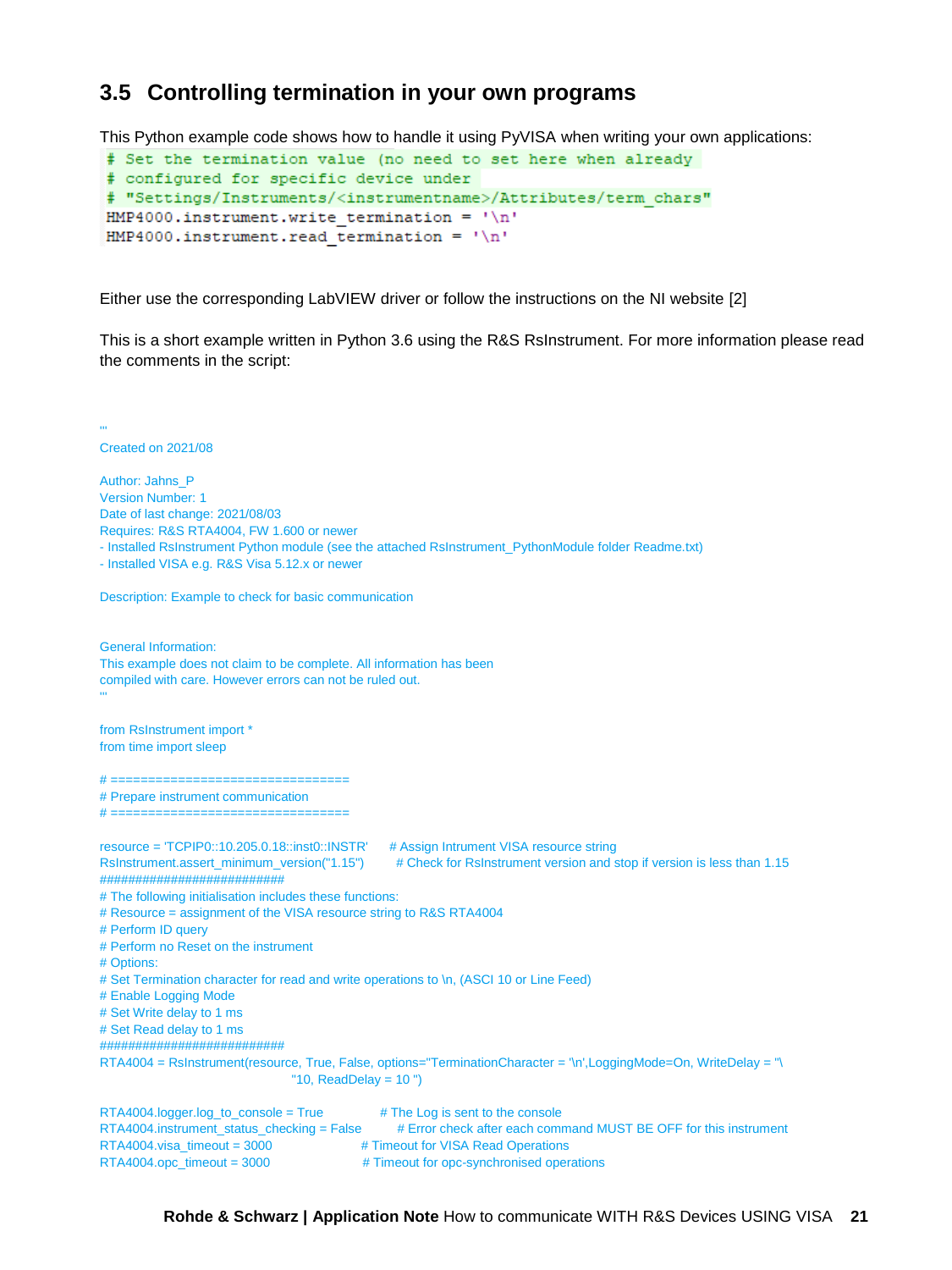RTA4004.clear\_status() # Clear status register

# ============================================

# Do the first readout and get instrument data

# ============================================ idn = RTA4004.query\_str('\*IDN?') print(f"\nHello, I am: '{idn}'") # Identification String print(f'Visa manufacturer: {RTA4004.visa\_manufacturer}') print(f'Instrument full name: {RTA4004.full\_instrument\_model\_name}')

 $# ==$ 

# Close the session

# =================

RTA4004.close()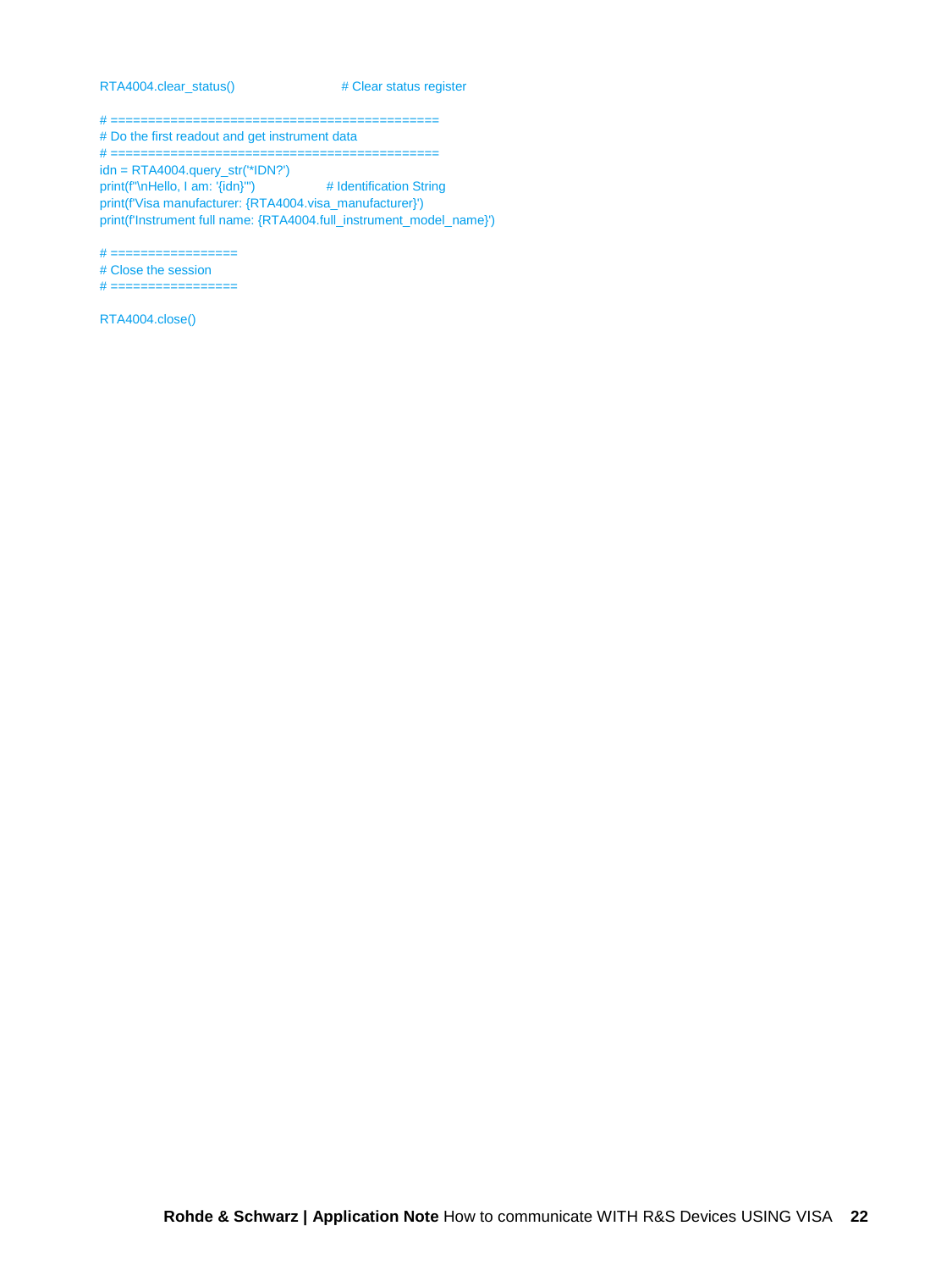### <span id="page-22-0"></span>**4 Literature**

- [1] Rohde & Schwarz, R&S HMC804x Power Supply User Manual, Version 04.
- [2] National Instruments, "Termination Characters in NI-VISA," [Online]. Available: https://www.ni.com/dede/support/documentation/supplemental/06/termination-characters-in-ni-visa.html. [Accessed 25 August 2020].